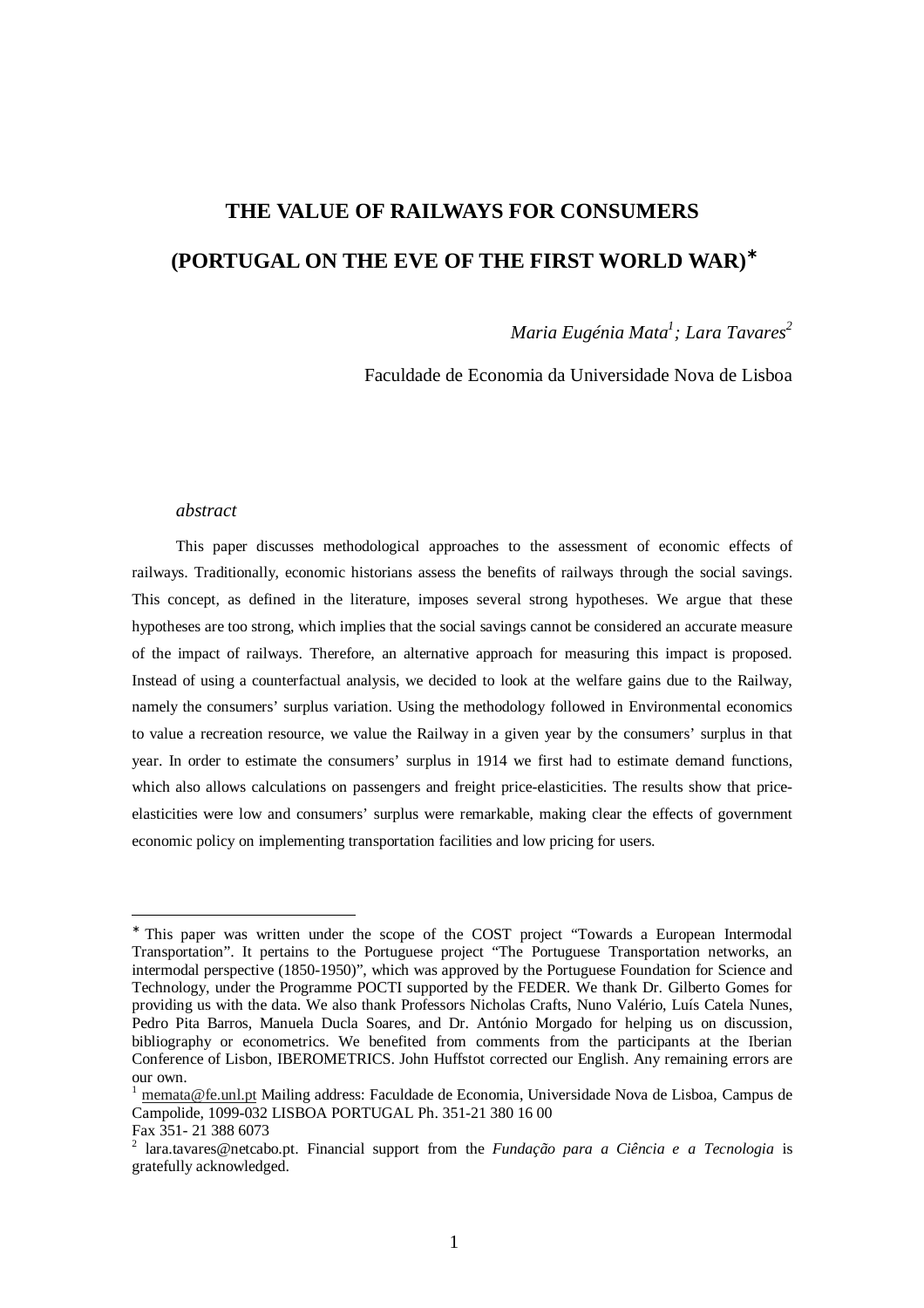#### **1. Introduction: Literature and methodologies**

Railways have given rise to several studies and insights in Economic History. Extensive academic literature in this area exists for many countries from the 1960s on. Almost every country has developed literature on the estimation of economic and social impacts of railway building and operation. This is true of Portugal as well. However, there are only three detailed and systematic studies on the subject, which were presented as Ph.D. theses. Vieira (1983) studied the financial aspects of railways building, corruption and inefficiency, Pinheiro (1986) focused on the extension and features of the network, and Alegria (1990) adopted a geographical perspective on the whole transportation system (including roads and seaports). There are some other papers on transportation treating the subject, but only Justino (1988-89) analysed the role of the available transportation networks on the formation of the domestic market in the second half of the nineteenth century.<sup>3</sup> Yet, he does not present any estimate on social savings, having followed a more traditional perspective. Therefore, we might say that railway studies in Portugal have failed to embrace new economic history methodological approaches.

This paper is a first attempt to correct this failure. Using an approach different from the traditional Economic History concept of Social savings, this paper also contributes to a new perspective on the problem. The impact of the railway network is evaluated by its welfare gains, which were calculated using estimated demand functions for railways. The period covered is 1877 to 1914, as it captures most of the network economic role in the nineteenth century. On one hand, before 1877 less than 1000 kilometres had been built, and on the other hand, the entire network was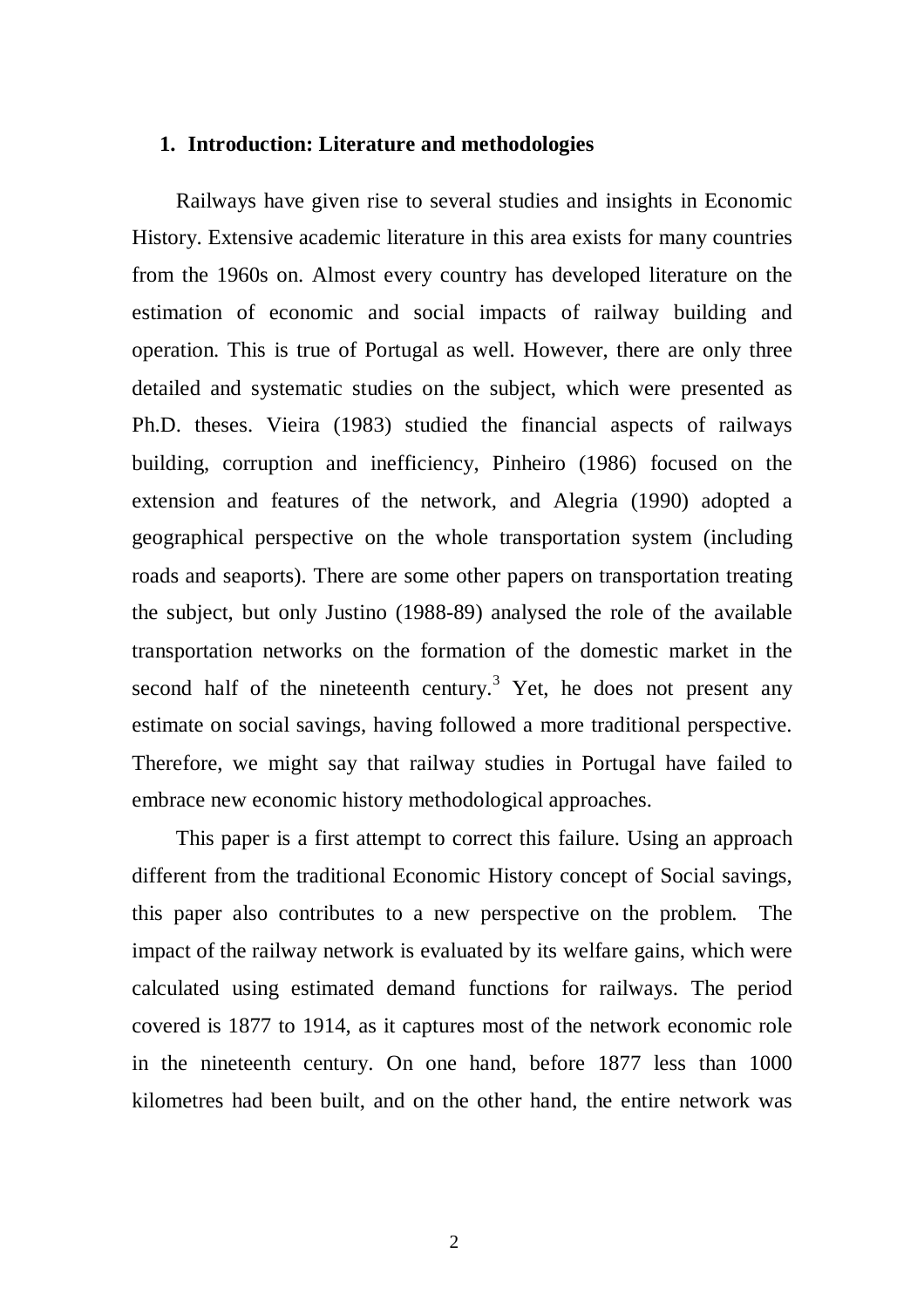almost complete by the end of the century (attaining 3 115km in the eve of the First World War). So, the exercise captures a great part of the benefits accrued from using a faster and more comfortable transport device on the eve of the First World War, considered as the beginning of the new century.

Using an approach that differs from the traditional Economic History concept of Social savings, this paper also contributes to a new perspective on the problem. It presents a welfare gains methodology based on estimated demand functions as a measure of the impact of railway networks.

The paper begins with a brief history of the railways in Portugal. Section 3 explains the methodology used and compares it with the traditional one. The following section focuses on the demand estimation issue. Data description is presented in Section 5 and results in Sections 6 and 7. Finally, in section 8 we conclude.

#### **2. The railway network in Portugal in the late nineteenth century**

Building began in the 1850s but failed<sup>4</sup>. In 1860, the Lisbon-Santarém line was extended to the East (from Lisbon to the Spanish border) and North (from Lisbon to Gaia, on the left bank of the Douro, opposite Oporto). By 1864, 438 km had been built and opened to traffic. The link to Madrid was opened in 1866. Meanwhile, the first line in the southern part of the country had also been built to the Algarve (225 km).

During the 1870s and 1880s, The Beira Alta Railway Company was formed to build a line between Figueira da Foz and Vilar Formoso, a

-

<sup>&</sup>lt;sup>3</sup> Justino, David - A formação do espaço económico nacional, Portugal 1810-1913, 2 volumes, Lisboa: Vega, 1988, 1989.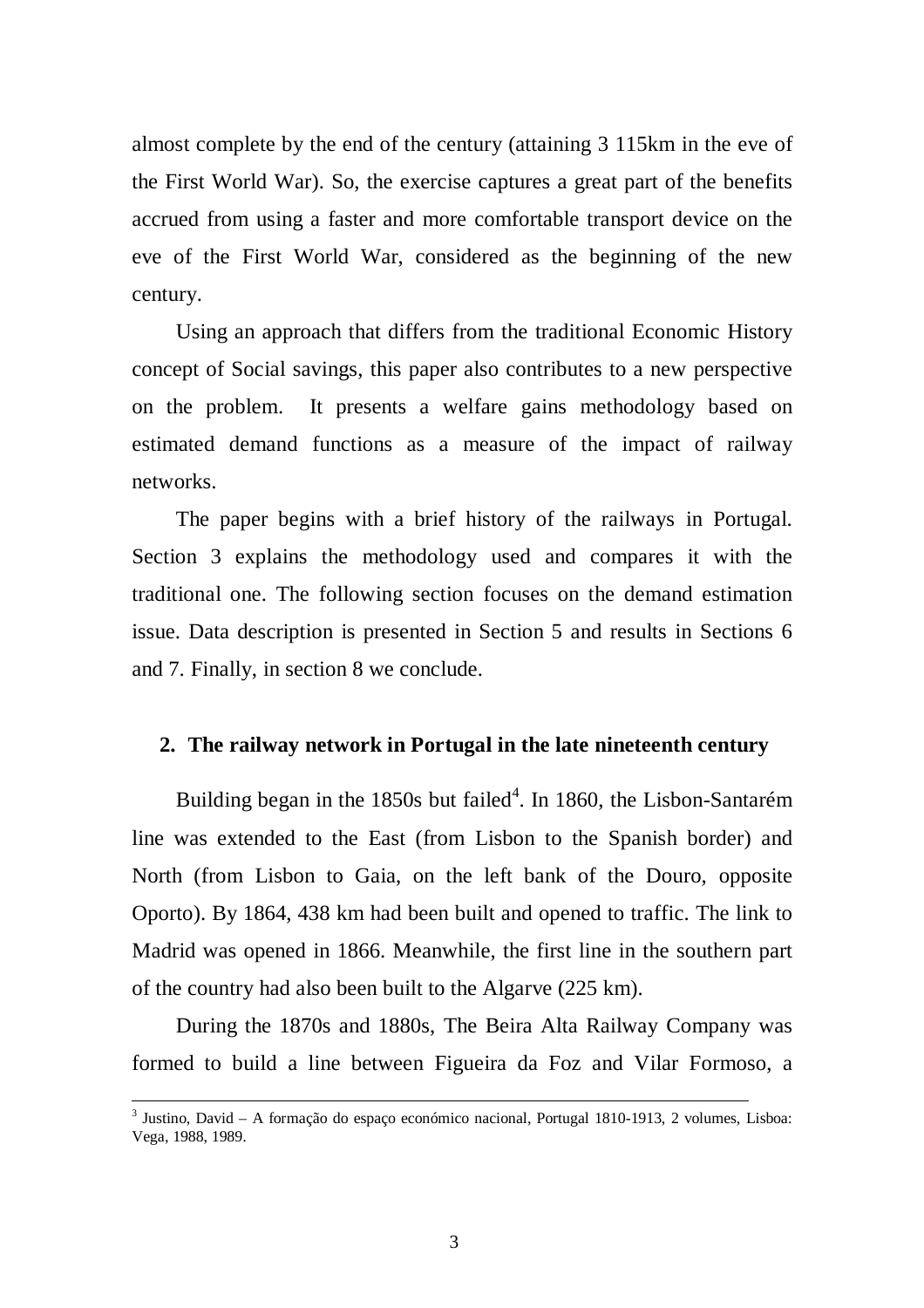distance of 252 km. It was linked to the Spanish network and indirectly to the French and European network in 1882. At the same time, The Royal Portuguese Railway Company built the Beira Baixa railway between Abrantes (on the East line) and Guarda (on the Beira Alta line), which had an extension of 212 km, and also the West Railway between Lisbon and Figueira da Foz, which had an extension of 242 km. Additionally, a bridge over the Douro linked the North line with the city of Oporto in 1877, and a shortcut in the Lisbon-Madrid line was ready in 1880. The Minho District Railway Company built the line Oporto-Valença, a line of 152 km, which was linked with the Spanish network in 1886. It also built the Douro line between Oporto and Barca de Alva, which had a length of 206 km and was linked with the Spanish network in 1887. As for the 1890s and the early twentieth century until the First World War, it is possible to say that this period witnessed a slowdown in railway building, with only regional lines being added to these main trunk lines in the 1900s, as Figure 1 shows.



Source: Mappas estatisticos do trafego dos caminhos de ferro portugueses, Ministerio das Obras Publicas, Commercio e Industria, 1904.

<u>.</u>

<sup>&</sup>lt;sup>4</sup> Vieira, (1985).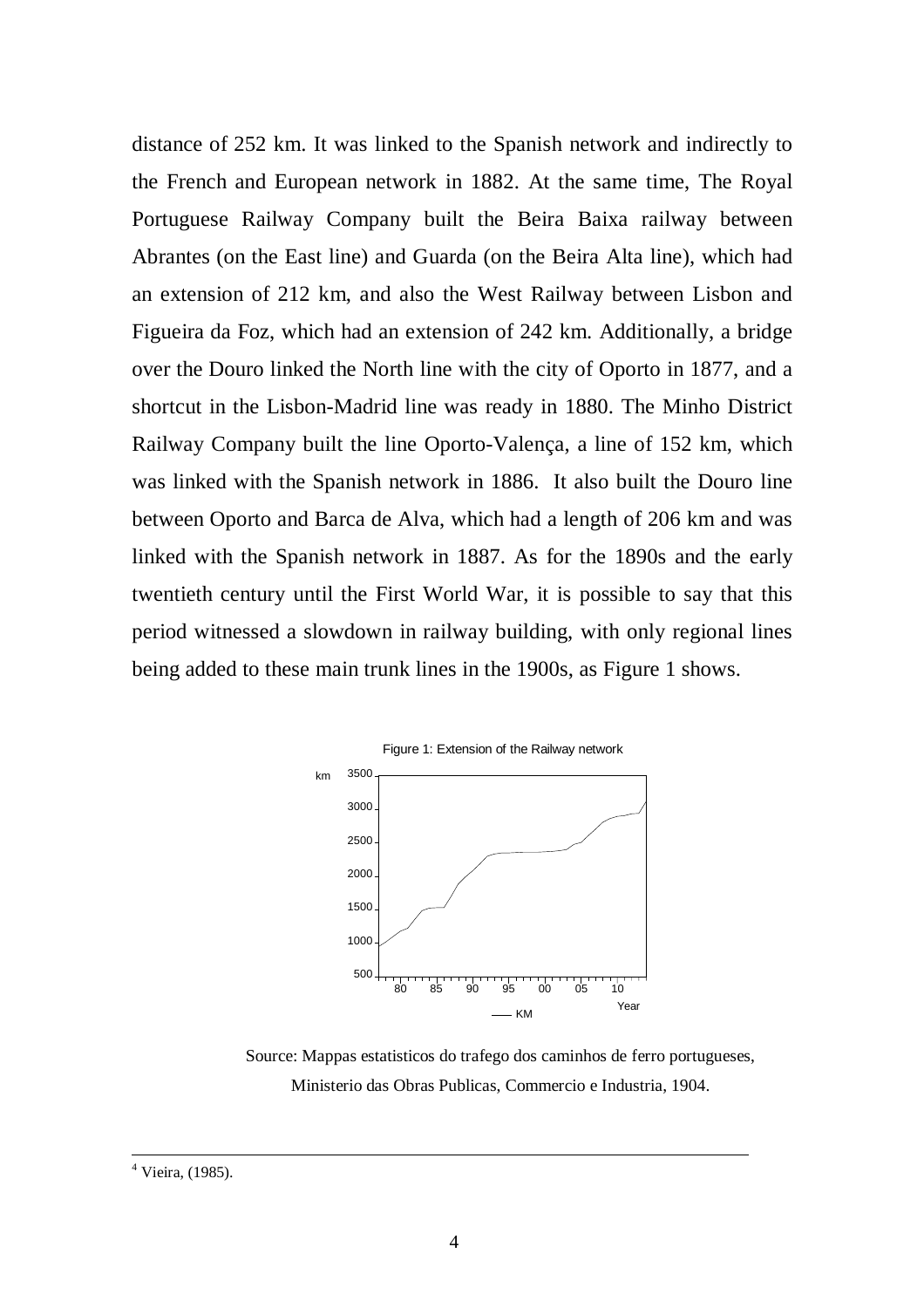#### **3. Railways and welfare: Discussions and approaches**

Most of the available studies on Portuguese railways are devoted to the network building, companies or main actors, while few studies address freight or pricing. Even so, opinions on the economic effects of the railways are markedly divergent. This divergence is not recent and goes right back to the building phase. If we look to nineteenth-century politicians who encouraged their construction, we may find enthusiastic opinions and hopes for the future:

"I support that railway creates and develops"

(…)

 $\overline{a}$ 

"Today railways are science: the best brains of Europe care about it and it is in application in the first rank countries of the world"<sup>5</sup>

Most arguments stress how railways are the best way to foster economic development. They stress the market facilities that they open for regional and local production and evoke the inefficiency of roads for freight:

"Roads are a great benefit, but roads cannot solve the economic problem; only railways can solve the economic problem."<sup>6</sup>

Very soon, however, nineteenth-century authors took another view. They criticised the "wonderful" virtues of railways in fostering economic development, as Portugal did not close the gap with industrialised European countries. Principal arguments were the low domestic production, high building costs and the lack of multiplier effects on

<sup>&</sup>lt;sup>5</sup>António Maria Fontes Pereira de Melo, the Minister of Public Works and Prime Minister who most implemented railways - Speech in the Parliament, on 6-12-1865: "Eu sustento que o caminho de ferro cria e desenvolve"

<sup>&</sup>quot;Os caminhos de ferro são hoje ciência:Tem-se ocupado d'ella os primeniros espiritos da Europa, e está em applicação nos primeiros paizes do mundo"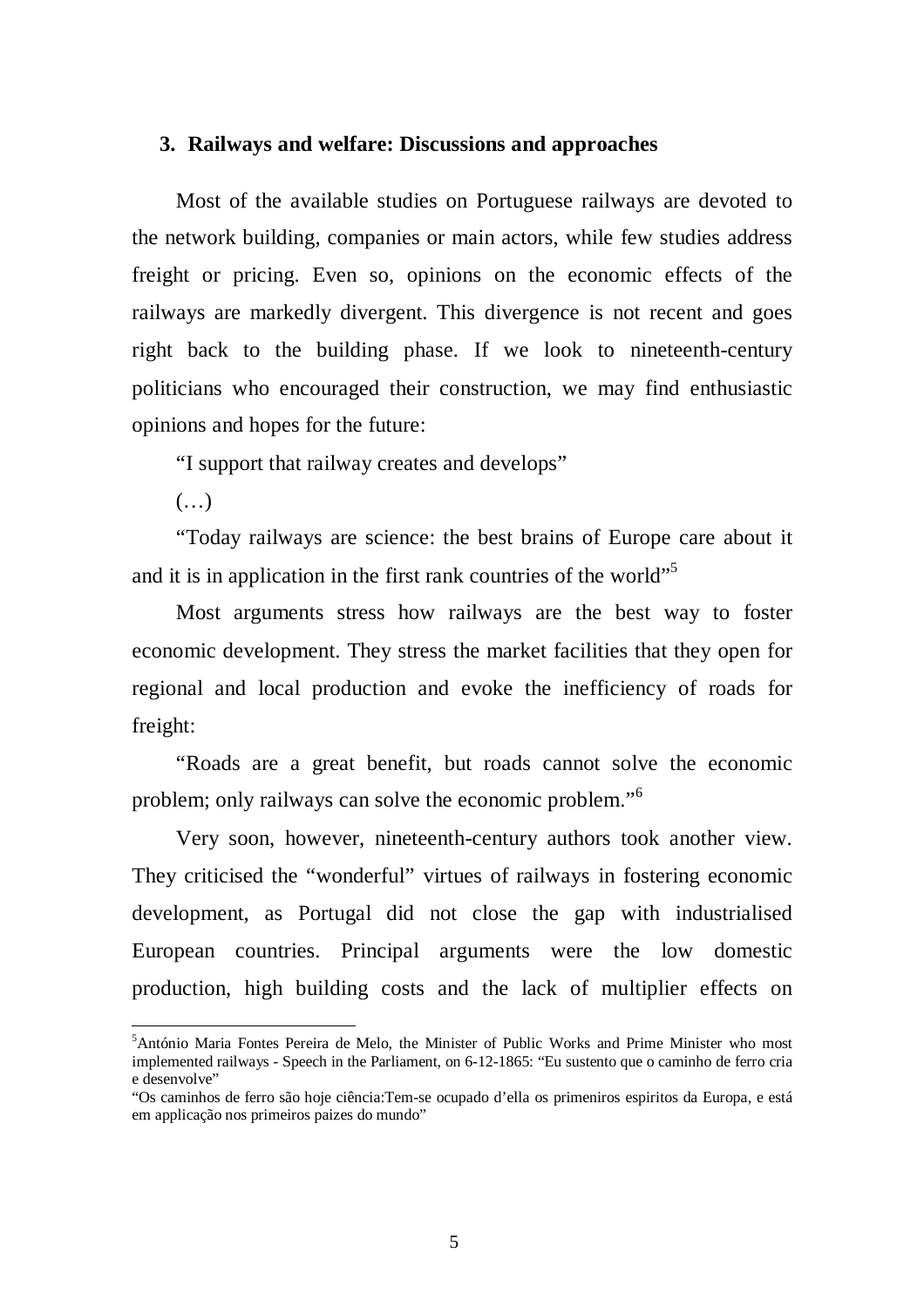agricultural production.<sup>7</sup> Angel Marvaud prefers to stress the small size of the Portuguese network and its inability to produce multiplier economic effects: "Il n'y a guère en Europe que la Russie et la Péninsule des Balkans, qui offrent une aussi faible proportion".<sup>8</sup>

Disagreement about the economic effects of railways continued to be expressed by several historians of the twentieth century. Disappointment in the weak industrial development was a reason for disappointment in the effects of the transportation policy (*Fontismo*)<sup>9</sup> that had been pursued:

"In no way did *Fontismo* succeed in increasing national production or stimulating an industrial spurt."<sup>10</sup>

For many other authors, however, Portuguese modernisation is attributed to railways. Some stress the agricultural development attained in the second half of the nineteenth-century and the decreasing transportation costs.<sup>11</sup> Others prefer to highlight the industrial spurt in the last decades of the century until the eve of the First World War and the role of railways.<sup>12</sup>

 As in other countries, the 1980s' appraisal of the economic performance and efficiency of railways is pessimistic. Recent work absorbed the traditional negative interpretation, also adding the recent doubts from Fogel's counterfactual arguments on railway competition against alternative transportation systems.<sup>13</sup> The argument considers the duplication of the available transportation capacity.<sup>14</sup> Portuguese

<u>.</u>

<sup>&</sup>lt;sup>6</sup> António Maria Fontes Pereira de Melo, Speech in the Parliament, on 2-4-1856: "As estradas são um grande bem, mas as estradas não resolvem a questão economica; a questão economica só a resolve o caminho de ferro".

<sup>7</sup> Oliveira Martins, História de Portugal – Lisboa: Guimarães Editores, 1972.

<sup>8</sup> Marvaud, Angel – Le Portugal et ses colonies – Paris, 1912, p. 178.

<sup>&</sup>lt;sup>9</sup> From the enthusiastic policy pursued by António Maria Fontes Pereira de Melo.

 $10$  Godinho, Vitorino Magalhães, Prix et Monnaies au Portugal, Paris, Armand Colin, 1955:" En aucune façon le fontisme ne se soucie guère d'accroitre la production nationale, de pousser l'éssor industriel".  $11$  Pereira (1983); Marques (1991), p. 107.

<sup>12</sup> Cabral (1976); Cabral (1979); Castro (1946, 1978); Serrão (1978).

 $13$  Fogel, R. W. – Railroads and American economic growth, essays in Economic History, Baltimore, 1964.

<sup>&</sup>lt;sup>14</sup> Justino, 1989.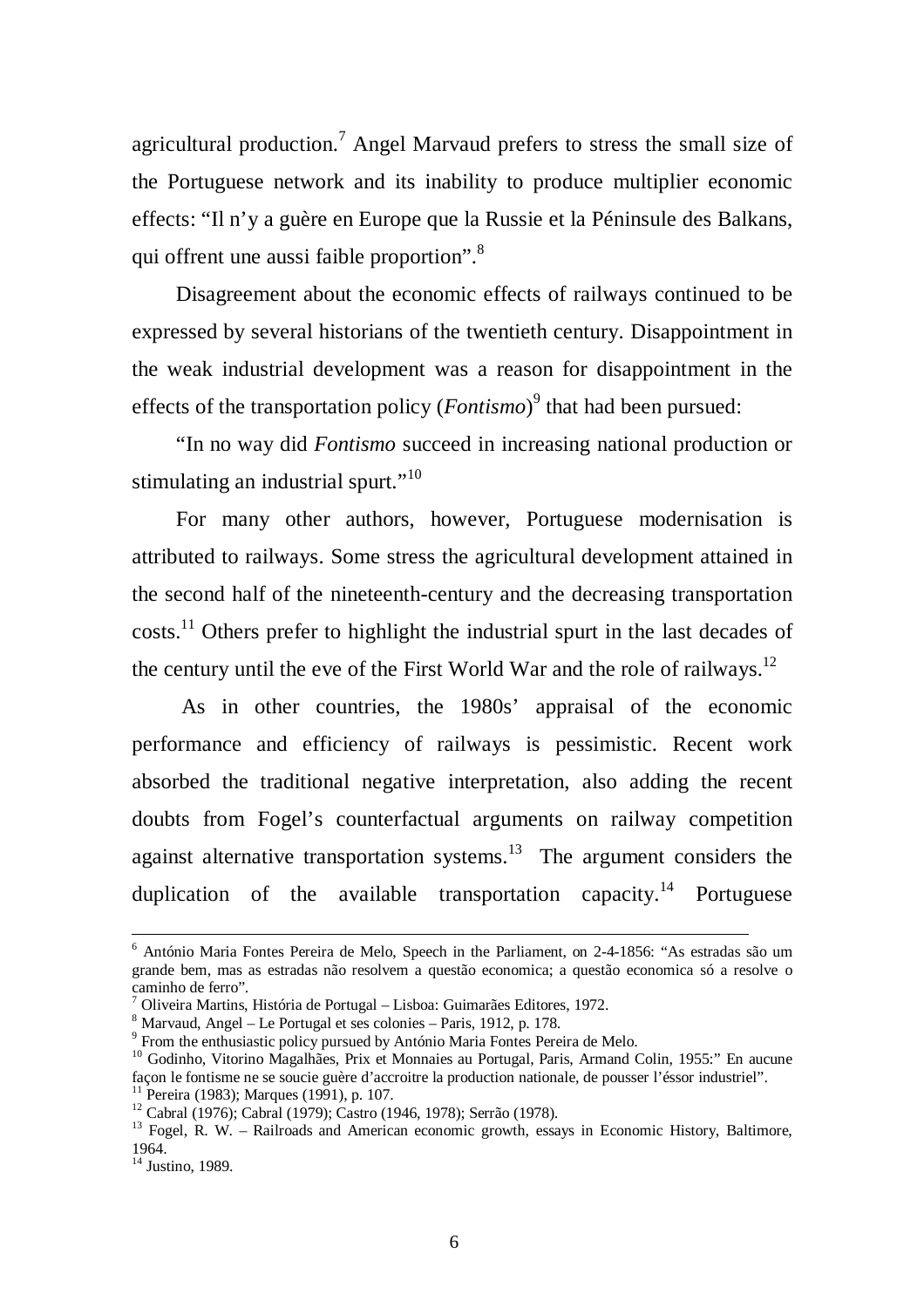waterways are not a network, as rivers cross the country from east to west and were never linked through canals. Moreover, most of the rail network was built up through the river valleys. So, as the argument goes, there was a repetition of the existing transportation network. "Most of the lines only duplicated water systems of transportation."<sup>15</sup>

It is recognised that large southern regions that could not benefit from quick and cheap transportation were improved with railways, but many authors are quick to point out the role of seacoast navigation. Moreover, arguments using comparisons with the pre-railway period always mention injuries to industries located in the countryside or in continental cities, because of introducing competitive foreign goods. The usual example referred to is that of wool textile production. However, in this case, there are two contradictions. On the one hand the core of the argument asserts that when the rail network was built it was not only preferred to any other kind of transportation, but was also much more efficient than alternative traditional transportation. On the other hand, the survival of those industries would not be helpful for economic growth, as they were not efficient. Notwithstanding, the limited size of the network has recently been advanced as a cause of weak economic effects of the railways, meaning that their role is assessed positively.<sup>16</sup>

Summing up, opposite views and arguments make the appraisal of the economic consequences of railways a very controversial issue in Portuguese historiography.

This paper is a contribution to the global discussion of the role of railways in small underdeveloped and peripheral countries. Worldwide, authors usually recognise sizeable benefits for large countries (such as the

 $\overline{a}$  $15$  P. 190.

 $16$  Reis (1993).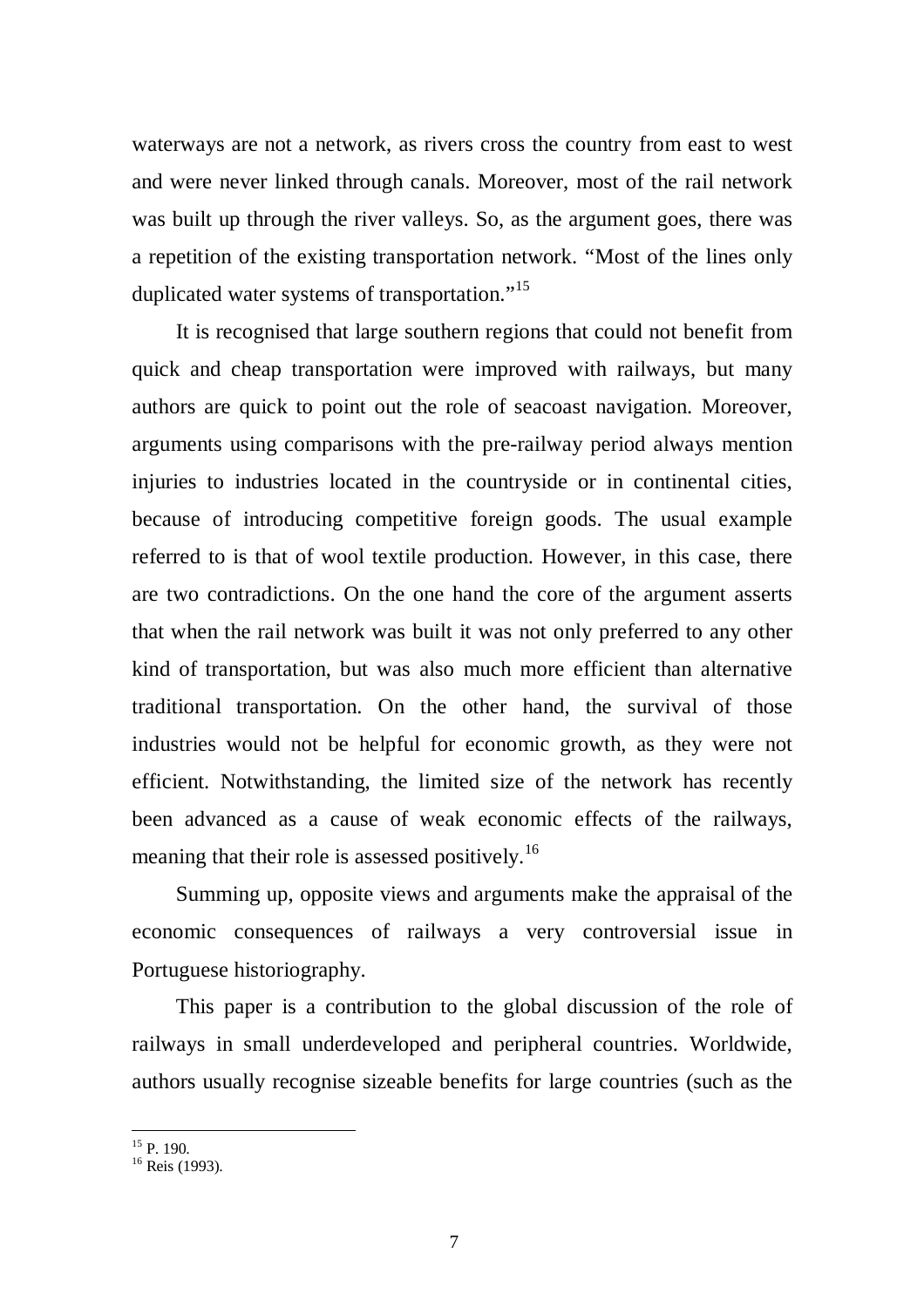United States, France, Germany, Canada, Russia and Spain) and particularly for continental regions.<sup>17</sup> The discussion is quite different for the Portuguese case, not only because of its small size, but also because of its geographical shape with a long coast along the Atlantic Ocean. As O'Brien observes "Countries badly endowed with navigable rivers, afflicted with a terrain hostile to the construction of canals, and with poor natural facilities and opportunities for coastal trade gained the most from their investment in railways. Railways alleviate the adverse economic effects on internal trade of an unfavourable natural endowment."<sup>18</sup> Traditionally, economic historians assess these benefits using the social savings concept.

The goal of New Economic Historians is to assess GDP growth resulting from the railways. Considering that only part of the resources used in the traditional transport sector was used in railways building, the rest could have been reallocated to other economic sectors<sup>19</sup>.

This GDP growth is evaluated using the average price of all commodities and services produced in all other economic sectors except transportation, that is,

 $P^{average}(O-O')$ 

where  $P^{average}$  represents the average price of all commodities, and O and Q' are the production in all the economic sectors with railways and without them, respectively.

It is clear that Q' is less than Q because it is assumed that without railways it should have been necessary to allocate more resources to the

<sup>&</sup>lt;sup>17</sup> Mendoza (1982) p. 60, 61.

<sup>18</sup> O'Brien (1983) p. 12-13.

<sup>19</sup> Mendoza (1982) p. 43.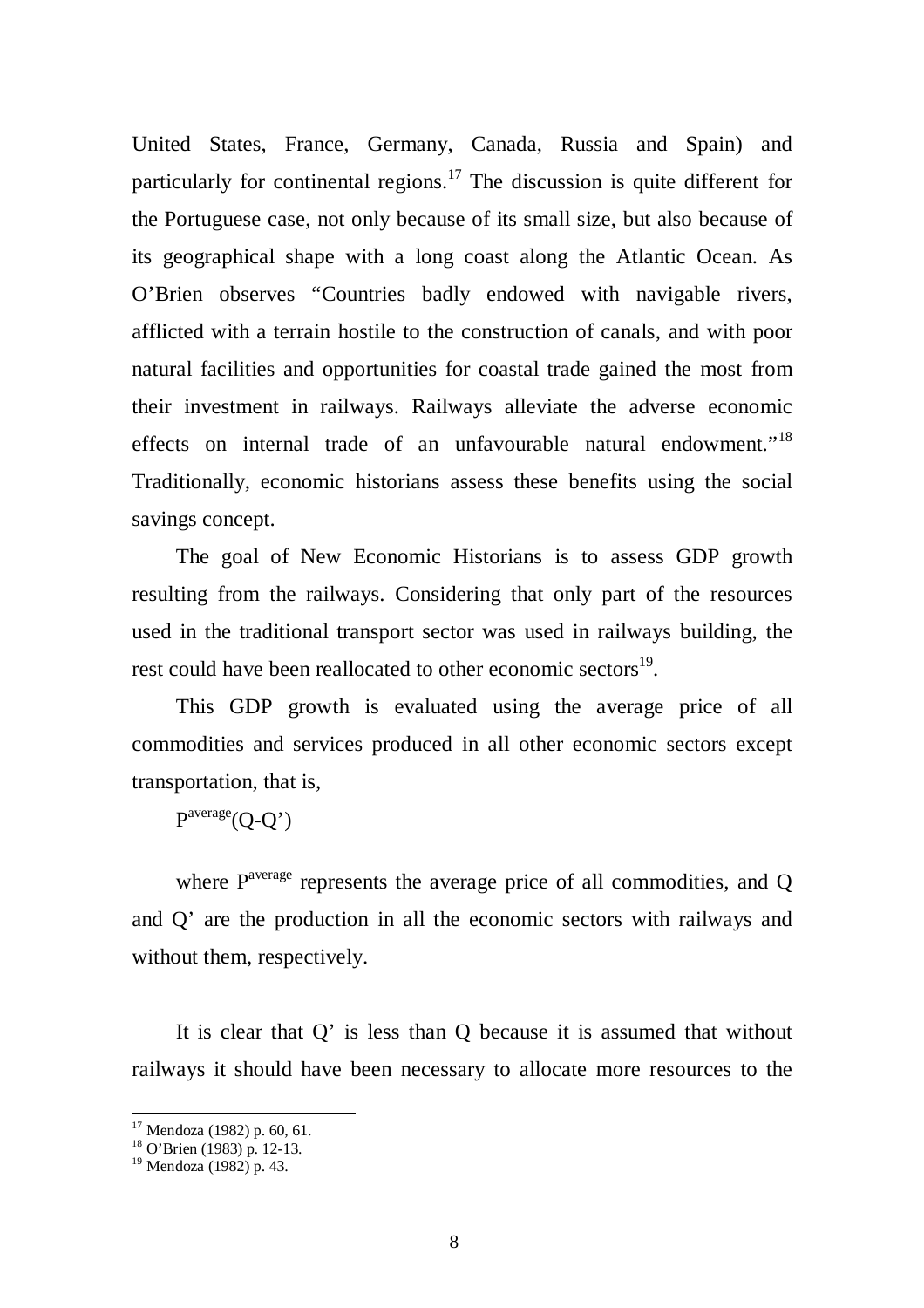transport sector (instead of using them elsewhere) in order to provide the same services. Implicitly, this theory imposes two hypotheses, the volume of transportation in those two scenarios is constant and there is full employment of production factors. These two hypotheses are quite strong. On the one hand, lower transport prices resulting from a more efficient transport system stimulate production and transport demand; on the other hand, in most cases previous transportation systems would not allow transporting the quantities carried by rail, even if their capacity was improved through the investment of the same amount of resources that were applied to rail building. In practice the GDP growth resulting from railways has been estimated using the Social savings, which measures it in a different way. The Social savings can be defined as the saving in costs allowed by rail, being those costs evaluated at market prices. That is,

 $SS=(P<sup>alt</sup> - P<sup>raid</sup>) Q<sup>raid</sup>$ 

where SS is the Social savings,  $P<sup>alt</sup>$  the unit price in the best combination of alternative transports and P<sup>rail</sup> the unit price in rail.

The use of market prices imposes an additional condition: perfect competition in the transport sector (price=marginal cost). Again, this is a strong hypothesis, as very high fixed costs in the railway sector lead to a *natural monopolistic market* structure. Moreover, being the Social savings "a static equilibrium analysis [that] cannot deal effectively with the dynamic effects of railways over time"<sup>20</sup>

From all the above it seems reasonable to argue that social savings is not a very accurate measure of the impact of railways. Perhaps we can say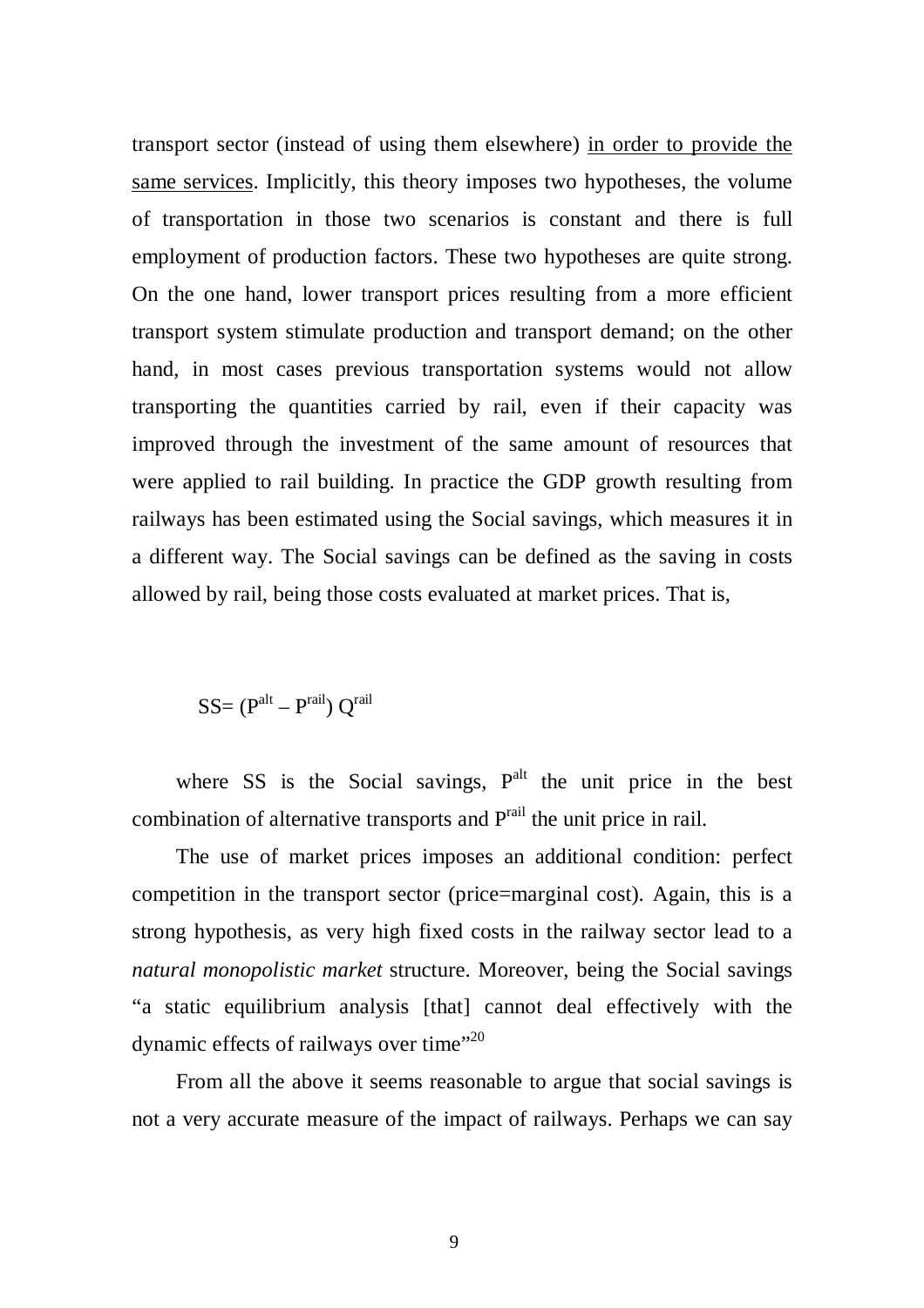that it is not worth trying to estimate it. As McClelland said about the question of knowing whether there was too much or too little capital invested in the railroad sector during the nineteenth century, "If it cannot be answered, perhaps it should no longer be asked $^{21}$  This has led us to look for an alternative approach for measuring the rail impact. Instead of using a counterfactual analysis we decided, then, to follow the economists' way of assessing welfare.

To assess welfare economists currently use the *compensating and equivalent variations* concepts. The compensating variation is the amount that can be taken (must be given to) an individual while leaving him just as well off as before a fall (rise) in prices<sup>22</sup>. It is usually interpreted as the maximum (minimum) amount that he or she would be willing to pay (accept) to consume at the new lower (higher) prices. The equivalent variation gives the minimum (maximum) amount that must be given (taken from) an individual to make him as well off as him would have been after a fall (rise) in prices<sup>23</sup>. It is usually interpreted as the minimum (maximum) amount that he or she would be willing to accept (pay) to consume at the initial higher (lower) prices. Both measures give the sum of areas to the left of compensated demand curves, between the initial and final prices. The compensated demand used for the compensating variation is evaluated at the initial utility level whereas the one used for the equivalent variation is evaluated for the final utility level.

Under certain conditions consumers' surplus is a good welfare measure for it is a good approximation of the measures referred to above

<u>.</u>

 $20$  O'Brian (1983), pp.14.

 $^{21}$ McClelland (1972) p.488.

<sup>22</sup> Johansson (1987) p.30-31.

 $23$  idem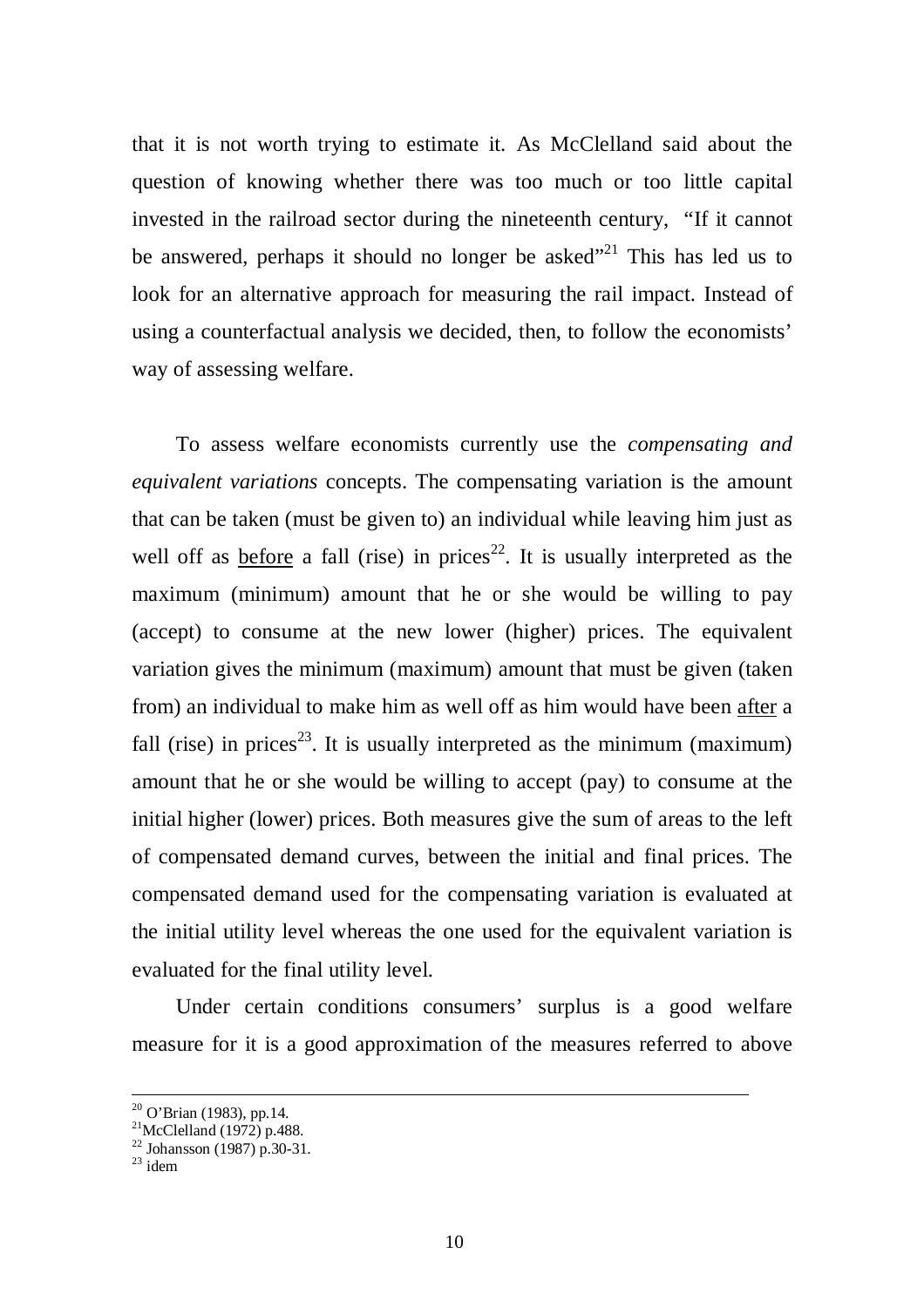(Willig, 1999). Consumers' surplus is the difference between what the individual would be willing to pay and the price actually paid. It is measured as the area below the Marshallian demand curve and above the horizontal price line.

## Figure 2 – Compensating Variation, Equivalent Variation and Consumers Surplus



Compensating variation (area with vertical lines), consumer surplus (CV plus area with dots) and equivalent variation (CS plus area with horizontal lines) when price falls from p' to p". [q(p,m) is the ordinary demand, h(p,ull) is the compensated demand at the initial utility level and h(p,u1) is the compensated demand at the final utility level]

The consumer surplus is Dupuit's contribution to Economics. It is interesting to note that it was developed precisely in the period of railway building in Europe<sup>24</sup>. However, Willig's result only applies for relatively small price variations.

Unfortunately, to measure railway benefits we have to compare an initial situation for which the price is high enough to drive the demanded quantity to zero – the choke-price - with the situation where the price is

 $24$  Dupuit (1844).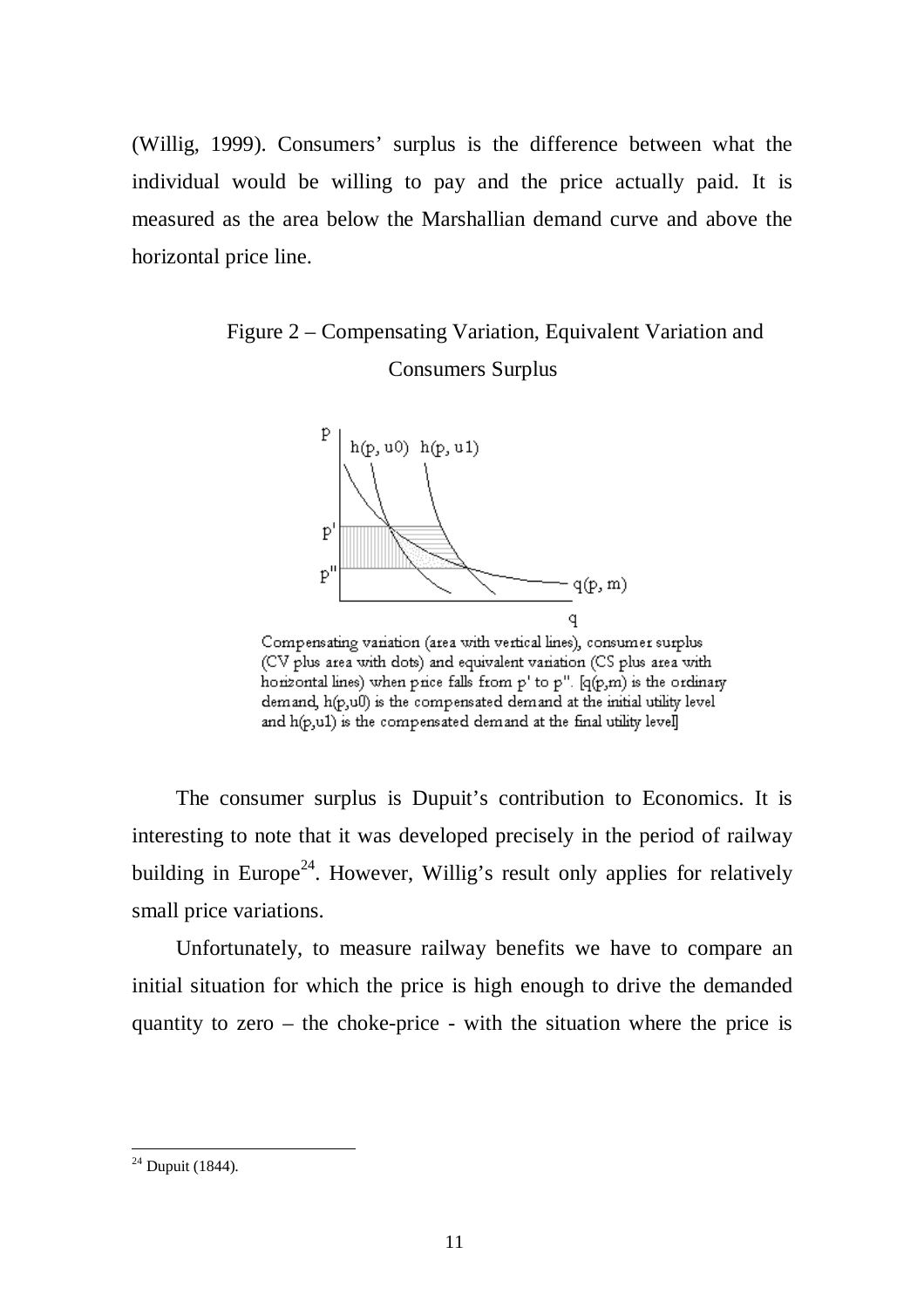substantially lower. This is the methodology used in Environmental Economics to assess the value of a site.<sup>25</sup>

Therefore, we are dealing with large variations in prices, which means that the use of the consumers' surplus is not legitimate. This difficulty can be overcome though, if the income elasticity is zero. In this case ordinary demand and compensated demand coincide and, consequently, the three measures 'compensating variation', 'equivalent variation' and 'consumer's surplus' are identical.

For the Portuguese passengers' case, it is easy to accept that income elasticity is approximately zero. Travelling by rail was dictated by necessity of moving and not by leisure. In the first decades of the Portuguese railways they mostly responded to people's needs to travel to urban centres, whether for military enrolment and draft, business needs or emigration towards the New World through the seaports. For freight, this hypothesis is difficult to accept. In fact, higher GDP and GDP per capita implied more freight to be transported by rail.

For this reason, the consumer's surplus probably underestimates the welfare gains due to railways. Let us say, however, that some New Economic Historians tried to estimate the consumer's surplus without even questioning the accuracy of the consumer's surplus as a measure of welfare gains. Not only did they ignore that question, they used improper approaches to it. Fogel and Fishlow attempted to estimate consumer's surplus using the rise in land rents as a proxy for the fall in transportation prices that accompanied the railroad building. At most they were criticised

<sup>&</sup>lt;sup>25</sup> In environmental economics, "The value of a recreation resource is the discounted present value of the flow of recreation services to those who visit the site, as measured by the area under the compensated demand curve for visits to the site." (Freeman, p.456). "To value the elimination of a site (…) the common convention is to equate elimination of access to a price change for the good sufficiently high to cause the individual to exit the market", that is, "a price high enough to eliminate the service flow". Braden and Kolstad (1991), p.232.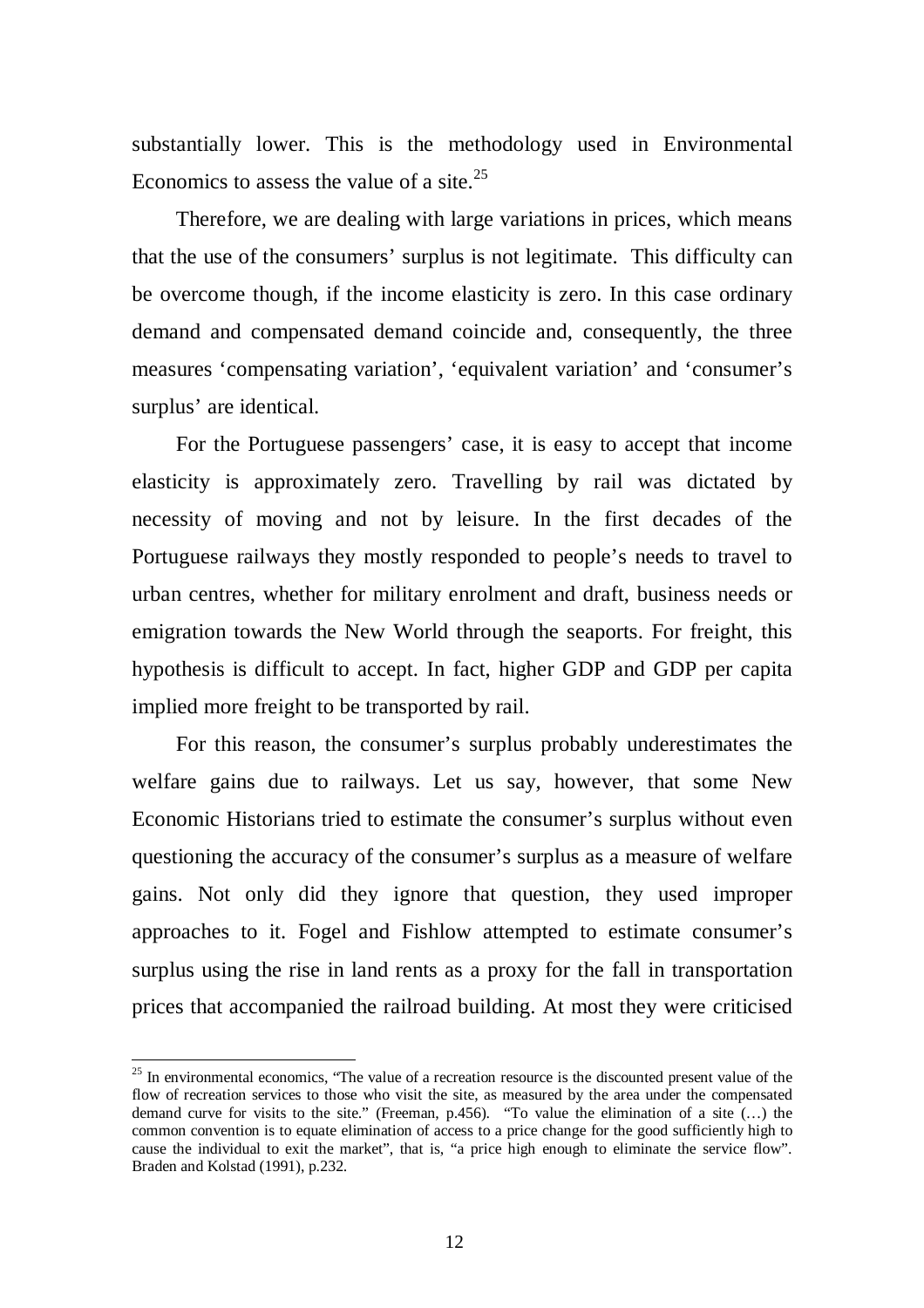because their methodologies were not accurate for assessing the consumer's surplus. As McClelland (1972) observes "The consumer's surplus (…) cannot usefully be approximated by the Fogel/Fishlow measure of social saving. In theory it can be approximated by the rise in land rents associated with railroad building, but in practice the observed rise in land rents  $(...)$  remains a proxy with an uncertain bias."<sup>26</sup> It is worth noting that McClelland questions their methodology but not the pertinence to estimate the consumer's surplus.

At the same time there is also some confusion between the concepts of Social savings and consumers' surplus. Mendoza says that consumers' surplus may be used as an approximation to Social savings ("EC represents the consumers' surplus, that is to say, the additional benefits obtained by the rail users, and may be considered to be equal to social saving"<sup>27</sup>), even though he recognises that Social savings exceeds consumers' surplus, even if we do not consider the effect of externalities on Social savings. For McClelland (1972), the Social savings as defined above is, at most, an upper-bound estimate of consumers' surplus. It should be clear that our objective is only to estimate the rail users' welfare gains. Whether or not the consumers' surplus can be considered as the Social savings is another matter.

#### **4. Demand functions estimation and railway pricing**

Demand functions estimation poses several problems. Ideally we should have cross section data, that is to say, several observations for the same moment of time. These would represent the willingness to pay of

 $26$  p. 487.

<sup>&</sup>lt;sup>27</sup> "EC representa al excedente de los consumidores, es decir, los beneficios adicionales obtenidos por los usuarios del ferrocarril y puede suponerse igual al ahorro social." Mendoza (1982), p. 58.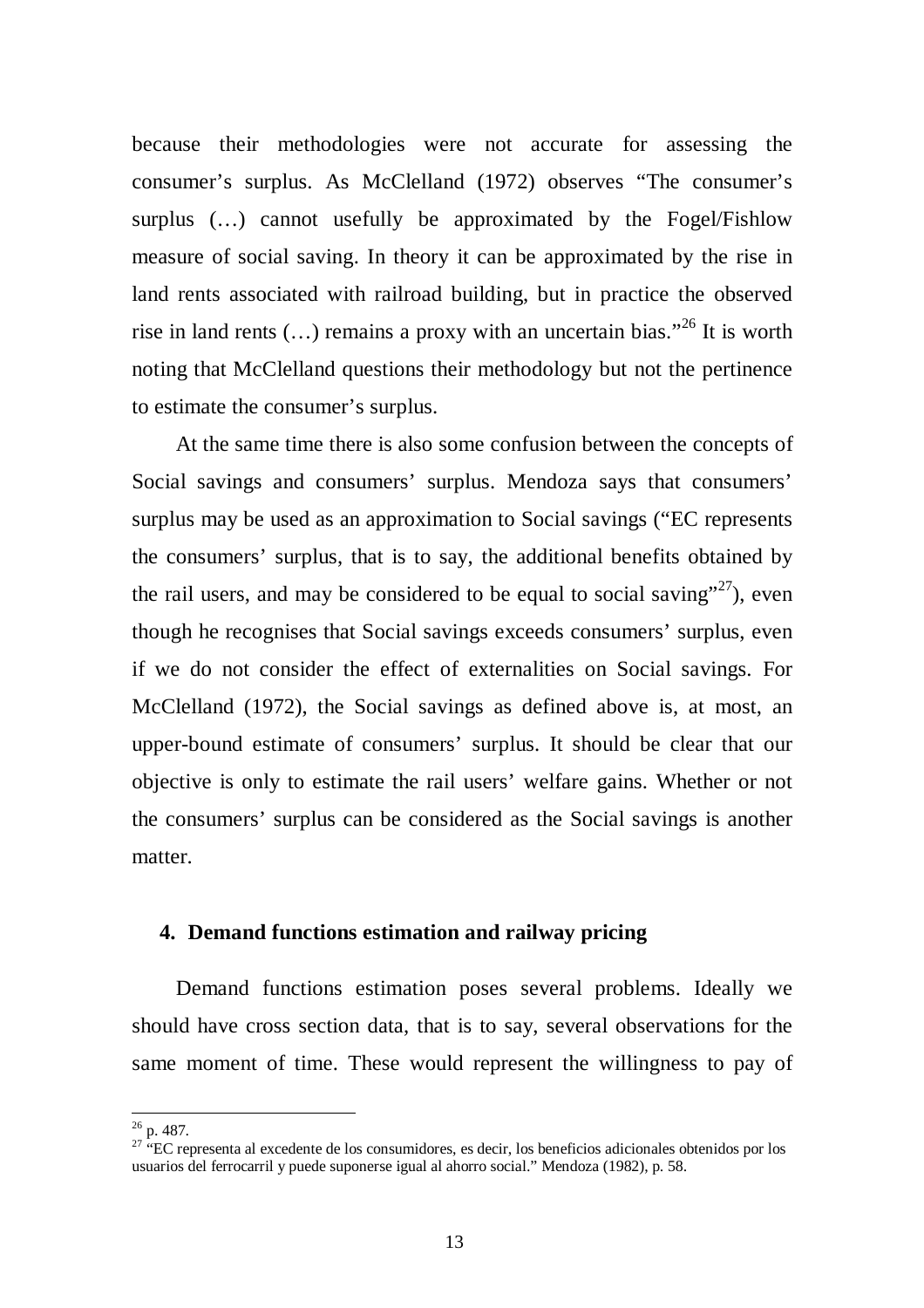different consumers. Unfortunately, we cannot ask nineteenth-century consumers what quantity of travel or freight would they be willing to consume at different prices. The only data we have is time series data from the companies and the Ministry of Public Works reporting how many people travelled and how many tons were transported each year by each rail company. Nevertheless, the use of time series to estimate demand functions is standard practice in Economics. <sup>28</sup>

Another potential problem is *endogeneity* as the observations we have are equilibrium points. "In competitive equilibrium theory, commodity prices and quantities are viewed as determined by sets of demand and supply relations. (…) These relations act jointly to simultaneously determine  $q_i^d$ ,  $q_i^s$  and  $p_i$ ."<sup>29</sup> In such a system these variables are jointly determined, i.e., they are endogenous variables because they are determined within the system<sup>30</sup>; the problem with *endogeneity* is that it turns the OLS estimator not consistent because the *orthogonality* between

 $\overline{a}$ 

 $\mathbf{u}_i \cdot \mathbf{u}_i$  $q_i^d = \alpha_0 + \alpha_1 p_i + u_i$  (Demand equation) *i i*  $q_i^s = \beta_0 + \beta_1 p_i + v_i$  (Supply equation) *s i*  $q_i^d = q_i^s$  (Market equilibrium) (…)

We assume that  $E(u_i) = 0$ ,  $E(v_i) = 0$  and  $Cov(u_i, v_i) = 0$ " (Hayashi (2000), p. 187- 188).

It is easy to see that the regressor  $p_i$  is endogenous in both equations, that is, price is a function of the two errors,  $u_i$  and  $v_i$ . Therefore, both  $Cov(p_i, u_i)$  and  $Cov(p_i, v_i)$  are different from zero. "In this example, *endogeneity* is a result of market equilibrium".

If we regressed quantity on a constant and price, would we estimate the demand curve or the supply curve? The answer is neither, because price is endogenous in both the demand and supply equations. So, "the OLS estimate is consistent neither for  $\alpha_1$  nor  $\beta_1$ . This phenomenon is known as the simultaneous equations bias or simultaneity bias" (Hayashi (2000), p. 187- 188).

 $^{28}$  Berndt, Ernst R. (1991) The practice of Econometrics – Classic and Comtemporary. Ch.7 "Demand for electricity: structural and time-series approaches"; Ch.8 "Causality and simultaneity between advertising and sales".

 $29$  Judge et al (1993), pp.595.

<sup>&</sup>lt;sup>30</sup> "The classic illustration of biases created by endogenous regressors is provided by Working (1927). Consider the following simple model of demand and supply: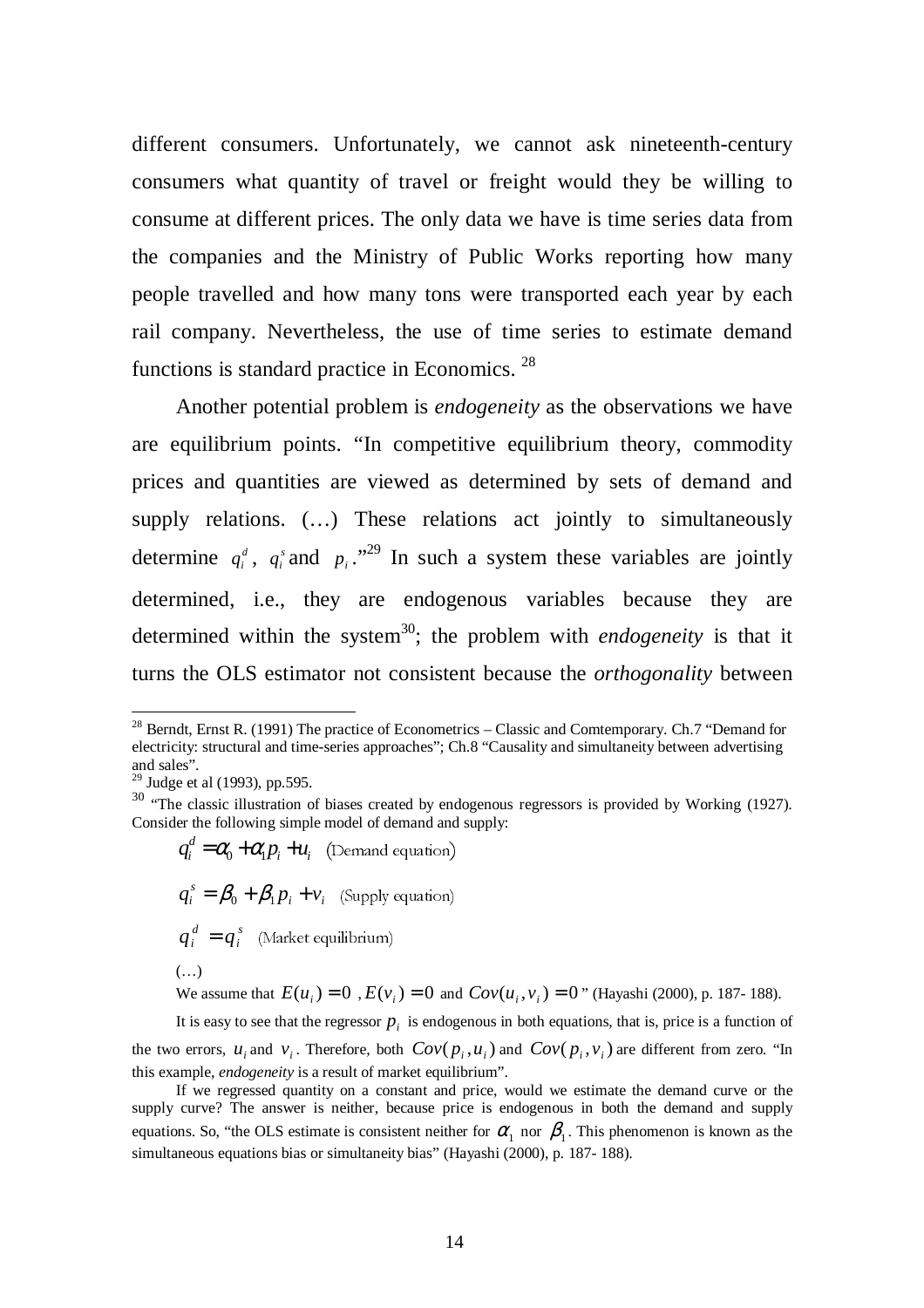the error term and regressors is not observed.<sup>31</sup> The solution would be the use of simultaneous equations.

However, the *endogeneity* problem does not exist if the prices were not given by the market. In order to estimate the demand functions for rail transportation the first step was, then, to study the pricing system.

As in most European experiences private rail companies in Portugal could not afford efficient railways and the government was required to participate by providing subsidies, guarantees for interest payment, building lines or even running the business. Huge theoretical and political discussions surrounded these issues. The government established legal prices, which were maximum prices. In Portugal, as in many other countries, pricing considered passenger trains (running at a higher speed) with three classes for travellers, and freight trains (running at a larger or lower speed) with four classes of goods, according to their nature. Classification of goods for this purpose gave origin to long and detailed lists of general prices and special prices. Special prices could be established for special goods (fertilisers or coal), special links, or exportation, for example. Children below three years of age rode free and children from 3 to 7 usually paid one half of the adults' price. Reduced prices were established for return trips, passes (for three or six months or annual), groups or passes for students. This meant that companies were not only monopolists, but also discriminating monopolists. As Dupuit noted, discriminated prices increased the companies' profits.<sup>32</sup>

Since the prevailing prices were established by the government and not by the market, we should not be concerned with the *endogeneity*

<u>.</u>

<sup>&</sup>lt;sup>31</sup> When a *regressor* is not orthogonal to the error term the variable is said to be endogenous.

<sup>32</sup> O'Brien, (1983) p. 42; Ekelund, (1975), p. 224-225; Dupuit (1849).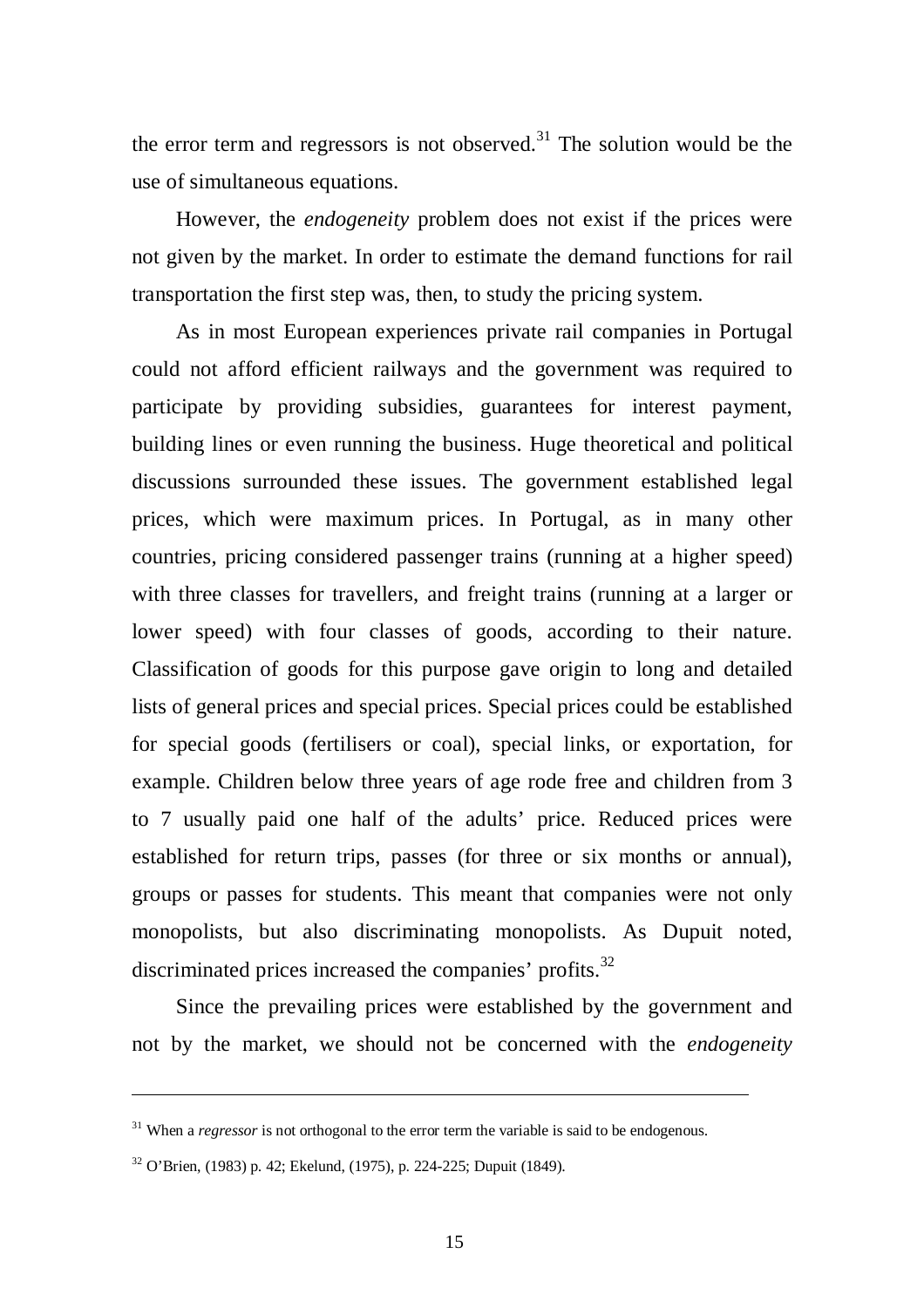problem. On the other hand, these were the announced prices and consumers reacted to them, which still allows us to estimate the demand functions.

The time series character of historical data requires some caution when using the OLS model for the estimation of demand functions, as the assumptions of the regression model necessitate the series to be *stationary* and the errors to have zero mean and finite variance. If the *stationarity* condition is not observed, we could have spurious regressions and the OLS estimators are not consistent. Consequently, results are meaningless. So, we will check the *stationarity* of each time series using the Augmented Dickey Fuller test. When the series are *non-stationary*, the OLS can only be used if they are *co-integrated*, which requires that they have the same *order of integration*. To test *cointegration* we used the Johansen *cointegration* test.

#### **5. Data description**

Data on freight and passengers are scanty. A Historical Archive for railways is now being organised in Portugal; we are grateful to the rail company CP for providing these data as requested.

 Data used come from several issues of the *Mappas estatisticos do trafego dos caminhos de ferro portugueses, Ministerio das Obras Publicas, Commercio e Industria*. These documents provide the number of passengers, the number of transported tons and the financial receipts produced by the transportation of passengers and freight for each railway line and for the entire network, annually, from 1877 to 1914.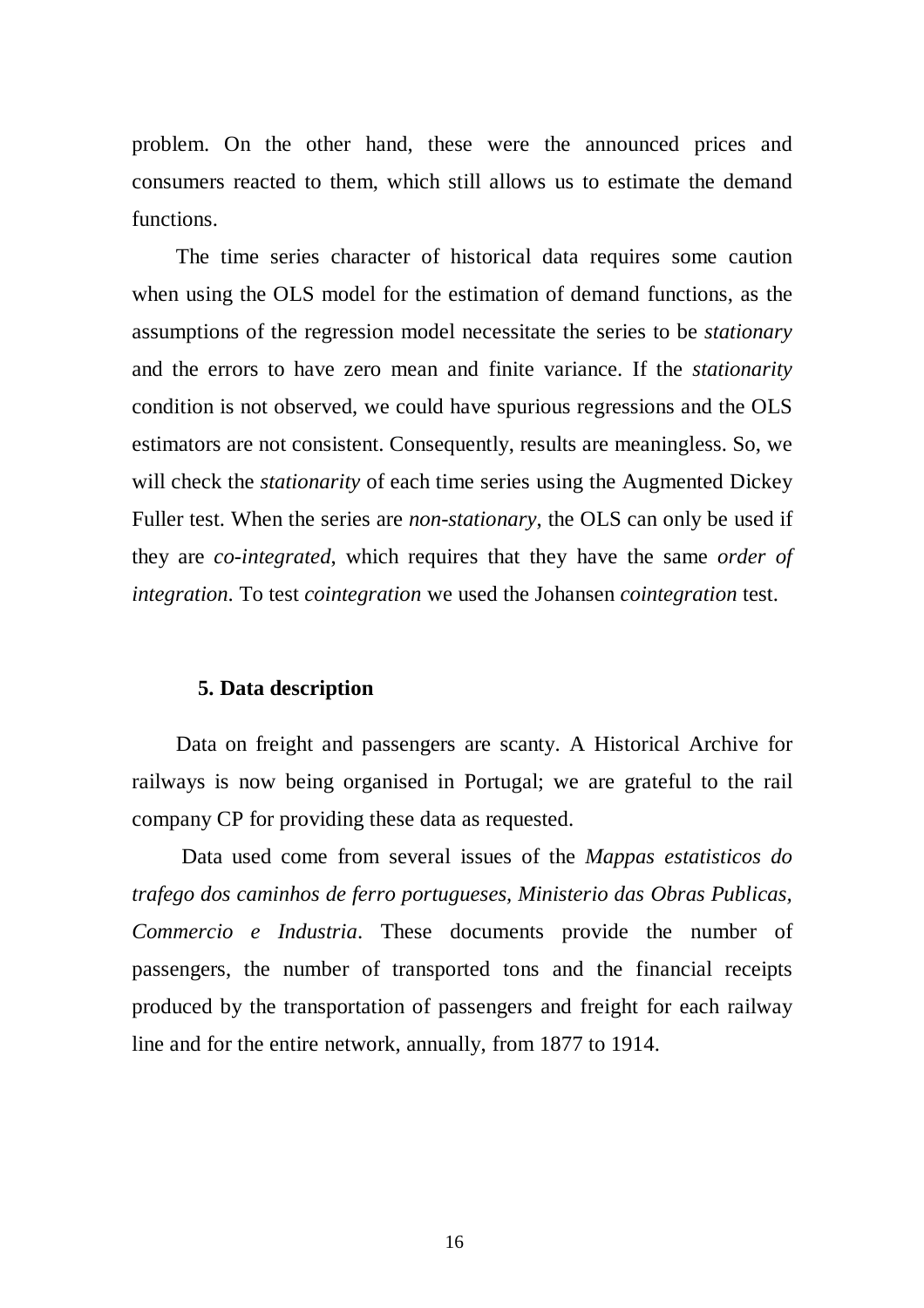

Figure 3: Entire network, 1877-1914

The time series are therefore continuous and homogeneous. Unfortunately, data on the passengerkm and freightkm are not available.<sup>33</sup> In fact, it is quite different to consider a ton that travelled for 20km or one that travelled for 500km. The same problem applies to the counting of a passenger who travelled 5 km or 200 km.

 $\begin{array}{c} \mathbf{1} \ \mathbf{1} \ \mathbf{2} \ \mathbf{3} \ \mathbf{4} \ \mathbf{5} \ \mathbf{6} \ \mathbf{7} \ \mathbf{8} \ \mathbf{9} \ \mathbf{1} \ \mathbf{1} \ \mathbf{1} \ \mathbf{1} \ \mathbf{1} \ \mathbf{1} \ \mathbf{1} \ \mathbf{1} \ \mathbf{1} \ \mathbf{1} \ \mathbf{1} \ \mathbf{1} \ \mathbf{1} \ \mathbf{1} \ \mathbf{1} \ \mathbf{1} \ \mathbf{1} \ \mathbf{1} \ \mathbf{1} \ \mathbf{1} \ \mathbf$ The<br>The primate of the straight<br>traveller and straight verage<br>for some and the primate of the modes where<br>same occurrences where 10000000 0 v c: n d / ic 1 g e d 1 ogened<br>
vailabl<br>
xm or<br>
mting d<br>
l<br>
data<br>
l<br>
data<br>
the faily<br>
d<br>
aver<br>
that w<br>
that w 4000000 40000000<br>40000000<br>20000000<br>0<br>0<br>0<br>0<br>0<br>ming c<br>1<br>data<br>1<br>ming c<br>1<br>data<br>1<br>ming c<br>1<br>data<br>1<br>ming t<br>data<br>1<br>data<br>1<br>data<br>1<br>data<br>1<br>data<br>1<br>data<br>1<br>data<br>1<br>data<br>1<br>data<br><br>data<br><br>data<br><br>data<br><br>data<br><br>data<br>  $\frac{1}{10}$  assengers  $\frac{1}{10}$  assengers  $\frac{1}{10}$  assengers  $\frac{1}{10}$  assengers  $\frac{1}{10}$  freight's receipts<br>series are therefore continuous and<br>ata on the passengerkm and freightkm are<br>elifferent to consider a ton t rtons<br>are the<br>e passen<br>t to con:<br>The sail<br>km or 2<br>s<sup>34</sup> and<br>elled by<br>ome mis<br>terpolati<br>st obser<br>d was p<br>re was<br>able. Th are<br>are<br>to Th<br>km<br>s<sup>34</sup><br>elle<br>terp<br>st (d w<br>re<br>able passengers' receipts<br>freight's receipts<br>continuous and<br>and freightkm and freightkm and freightkm<br>ights to<br>left and freight<br>ints between<br>ssing points<br>were calculated<br>mal to the leng<br>henever the f<br>as to assume t<br>as to assume freight's receipts<br>continuous<br>and freightkr<br>on that trave<br>lem applies<br>1 (1892) prc<br>gers and frei<br>ints betwee<br>ssing point<br>were calculat<br>nal to the le<br>henever the<br>as to assum<br>4, in Valério, 2001 Statistical Yearbooks<sup>34</sup> and Pimentel (1892) provide annual data on the average distance travelled by passengers and freight, line by line, but only for some years. Some missing points between observations were estimated by linear interpolation. Missing points before the first observation or after the last observation were calculated assuming that the average distance travelled was proportional to the length of the railway line. The latter procedure was used whenever the forecasted average distances were not acceptable. The idea was to assume that lines that were

<sup>&</sup>lt;sup>33</sup> The same occurs in Pinheiro, Magda, section I, Chapter 4, in Valério, 2001.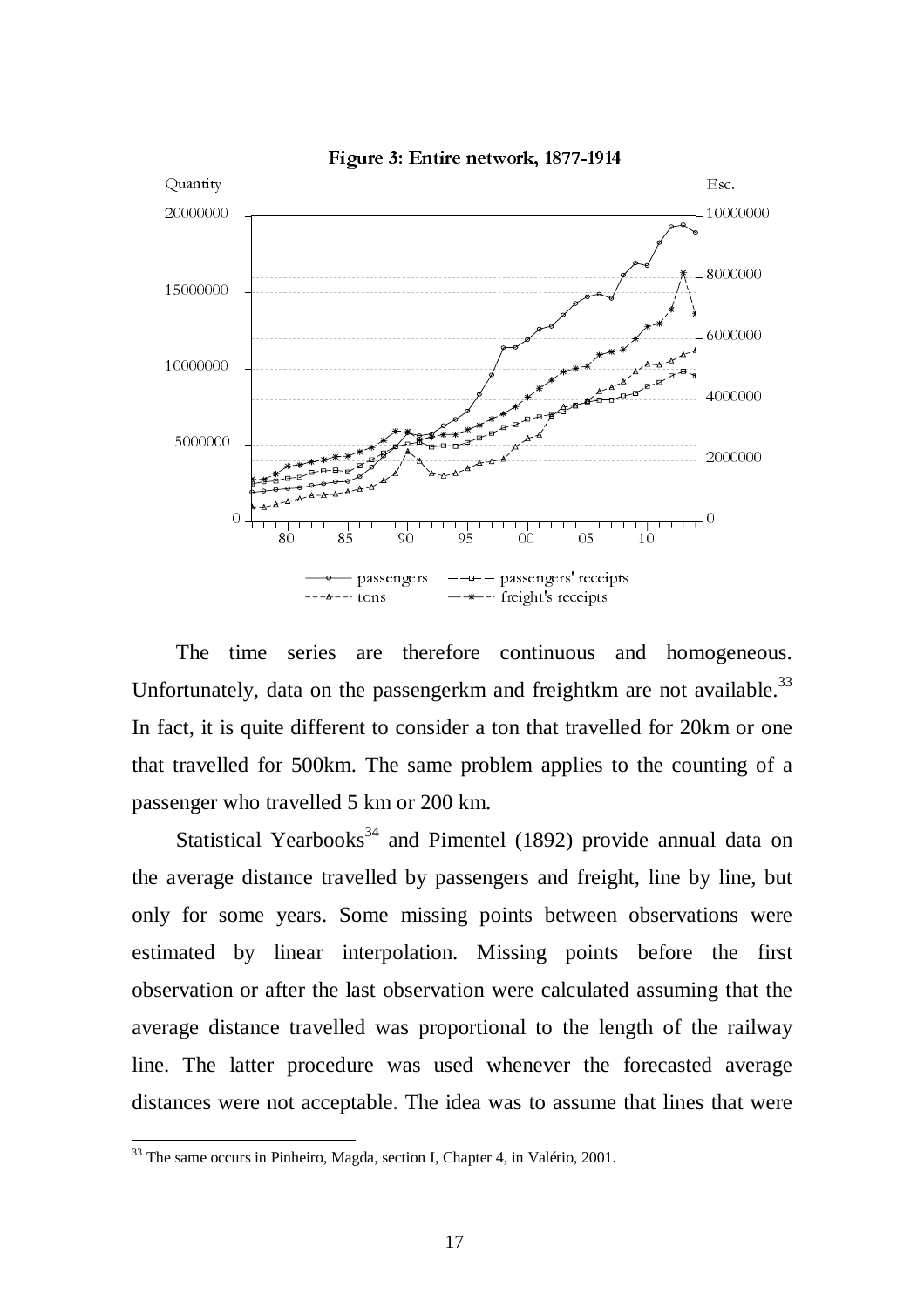still being built were supplying new opportunities for moving, while those already established provided always the same opportunities. A weighted average of the annual average distances, line by line, provided the average annual distance travelled for the whole country. In this way different regional habits are considered. The weights used were the number of passengers and tons, respectively, line by line. This national average distance was then used to obtain the annual time series for passengerkm and freightkm.

Unfortunately, regarding prices, no time series are available for freight. In order to estimate the demand we had to construct them, as explained below. In the passengers case a *tarifa geral* is available in several issues of the *Almanach Commercial* and *Annuario Commercial.* However, the *tarifa geral* does not correspond to the prices actually paid. There were several special prices, particularly for children, families, groups, workers or students, as explained before. This means that prices actually paid were lower than those announced in the *tarifa geral.* Furthermore, as prices were approved in contracts established with companies and prevailed for long periods, they do not present enough variation. These facts led us to construct a time series for passengers' prices, as well.

The easiest solution would be to use the average passenger price and ton price. They would be calculated dividing the financial receipts by the respective transported quantities. However, these ratios provide the average expenditure by passenger and ton, whatever the distance they travelled. Moreover, as we want to explain the demanded quantity, the use of these ratios would also create an *endogeneity* problem.

 To overcome this problem we divided the average financial receipts by the average distance travelled, which is an exogenous variable. In this

<u>.</u>

<sup>&</sup>lt;sup>34</sup> 1885,1886 and 1892. These yearbooks provide retrospective data for several years.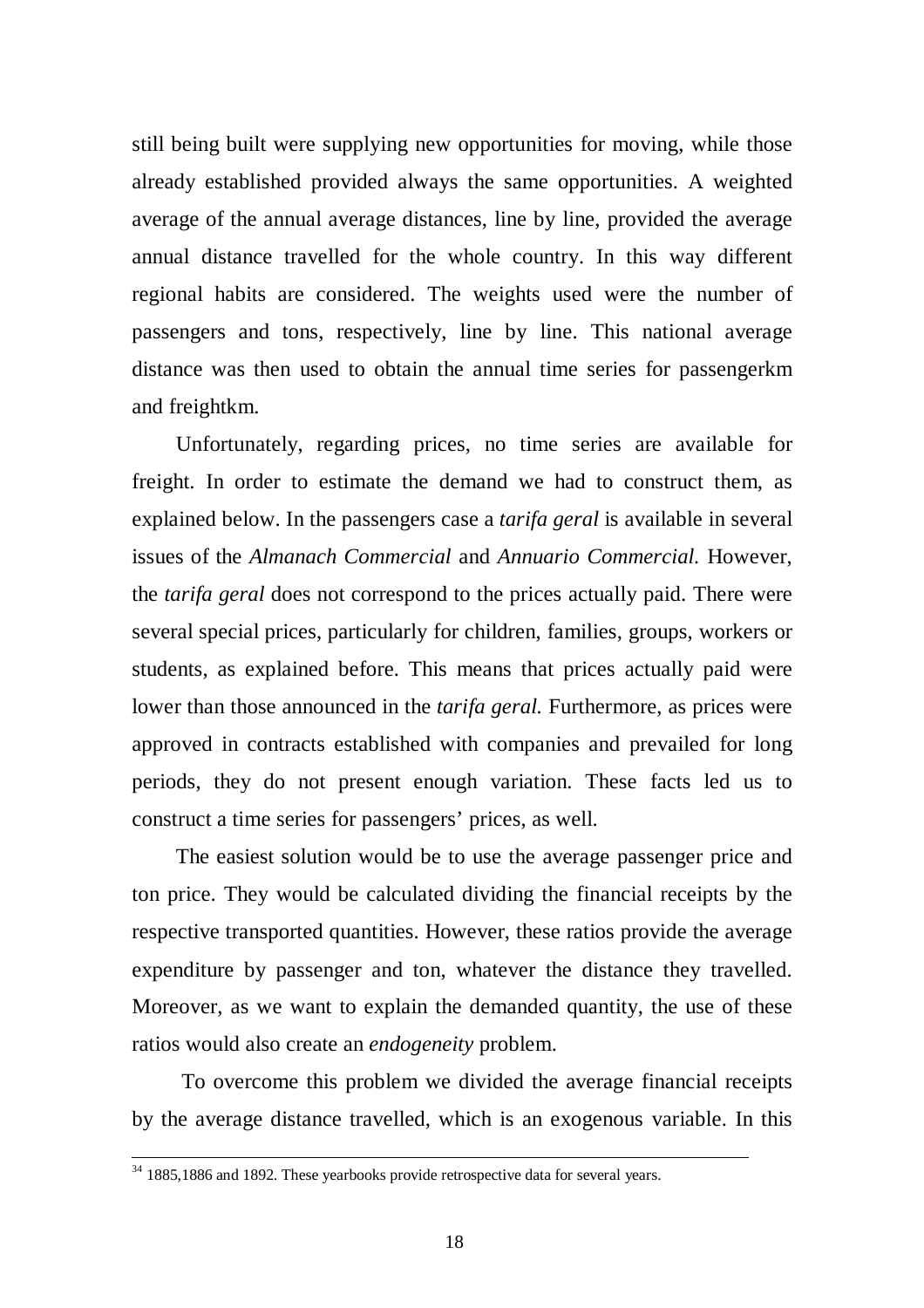way we overcame the *endogeneity* problem<sup>35</sup> and at the same time we obtained a price per passenger or ton per km.

Usually the *regressors* included in the demand functions are not only the railways' prices, but also the consumers' income and the prices for other goods. As the demand function is being estimated for the whole country, the consumers' income was assessed through the GDP per capita and the prices for other goods were assessed through the cost of living index.<sup>36</sup>

#### **6. Estimating Demand Functions**

The demand functions for passengers and freight we wanted to estimate are, respectively,

$$
PassKm = \alpha_1 + \alpha_2 Ppkm + \alpha_3 GDPpc + \alpha_4 NIP
$$

$$
TonKm = \beta_1 + \beta_2 Ptonkm + \beta_3 GDPpc + \beta_4 NIP
$$

where Ppkm is the price per passenger and km, Ptonkm is the price per ton and km, GDPpc is the Gross Domestic Product per capita and NIP, the Cost of Living Index. The Cost of Living Index was used to represent the prices for goods, other than railways.

As explained above, only after checking the *stationarity* of the series can we estimate the demand functions. For passengers, both Passkm and Ppkm are *stationary*. For freight, both Tonkm and Ptonkm are *integrated of order one.*

 $35$  Greene, p.713.

<sup>36</sup> Valério, (1998).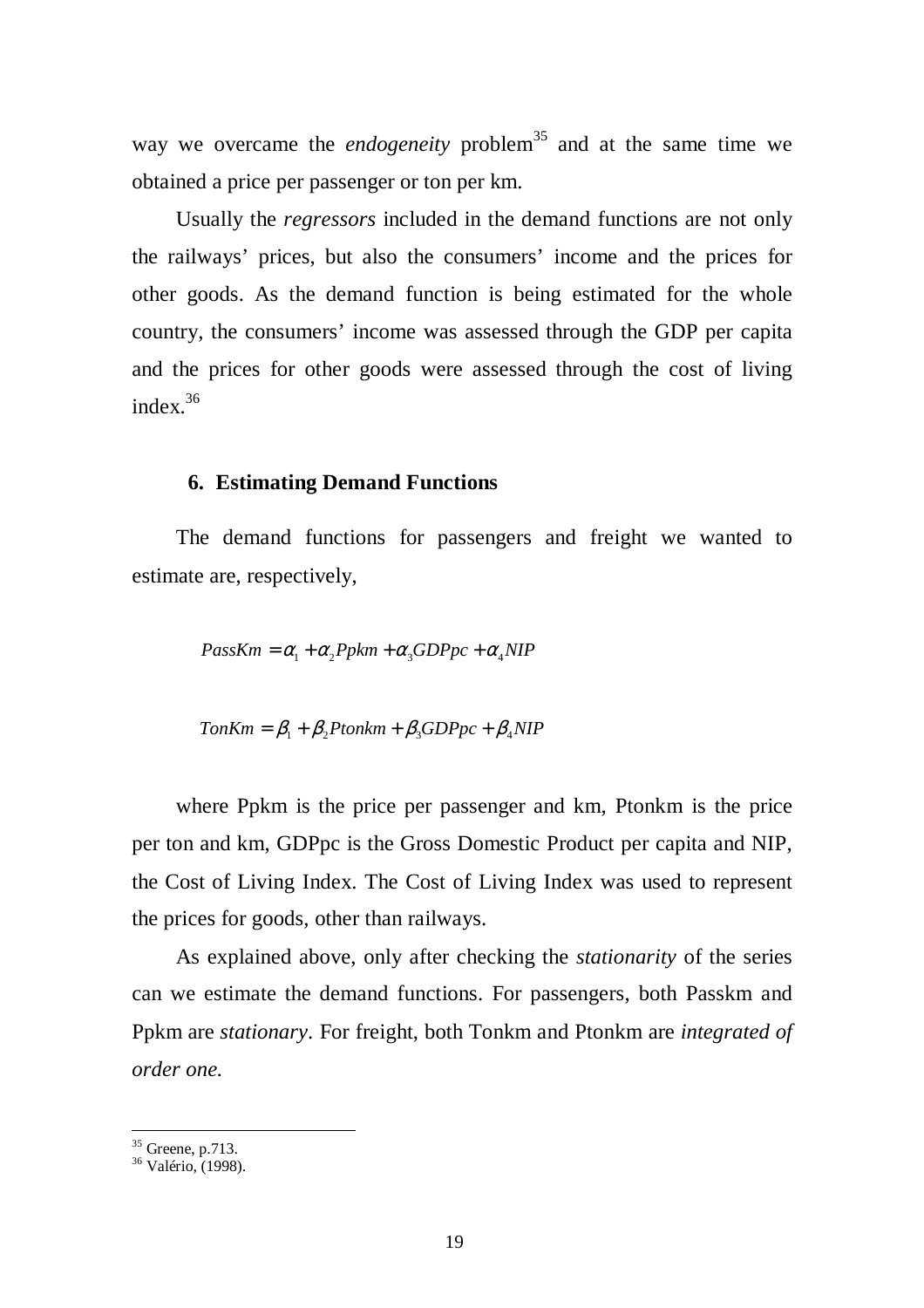As the NIP is *stationary* and the GDPpc is *integrated of order one*, the first can only be included as an additional *regressor* in the passengers' demand equation, and the latter, in the freight demand equation. Nonetheless, the first difference of GDPpc could be used as a *regressor* in the passengers' demand equation. Yet, it is not significant (see appendix). So, estimated demand functions are

$$
PassKm = 3.57 * 108 - 82612948Ppkm + 8.04 * 108 NIP
$$

$$
TomKm = -13558900 - 19690980Ptonkm + 4333GDPpc
$$

As expected, both Passkm and Tonkm are inversely related to the railway price, and Passkm is positively related to the NIP. This Index was constructed using mainly prices for foodstuffs gathered in Justino (1989). Looking at this series we can see that those prices were smoothly increasing during the period in question (fig. 4). Justino relates the behaviour of the foodstuffs' prices with the formation of a national market. As population and urbanisation were increasing, the necessity of moving was being created. Therefore, the demand for railway travel was increasing.



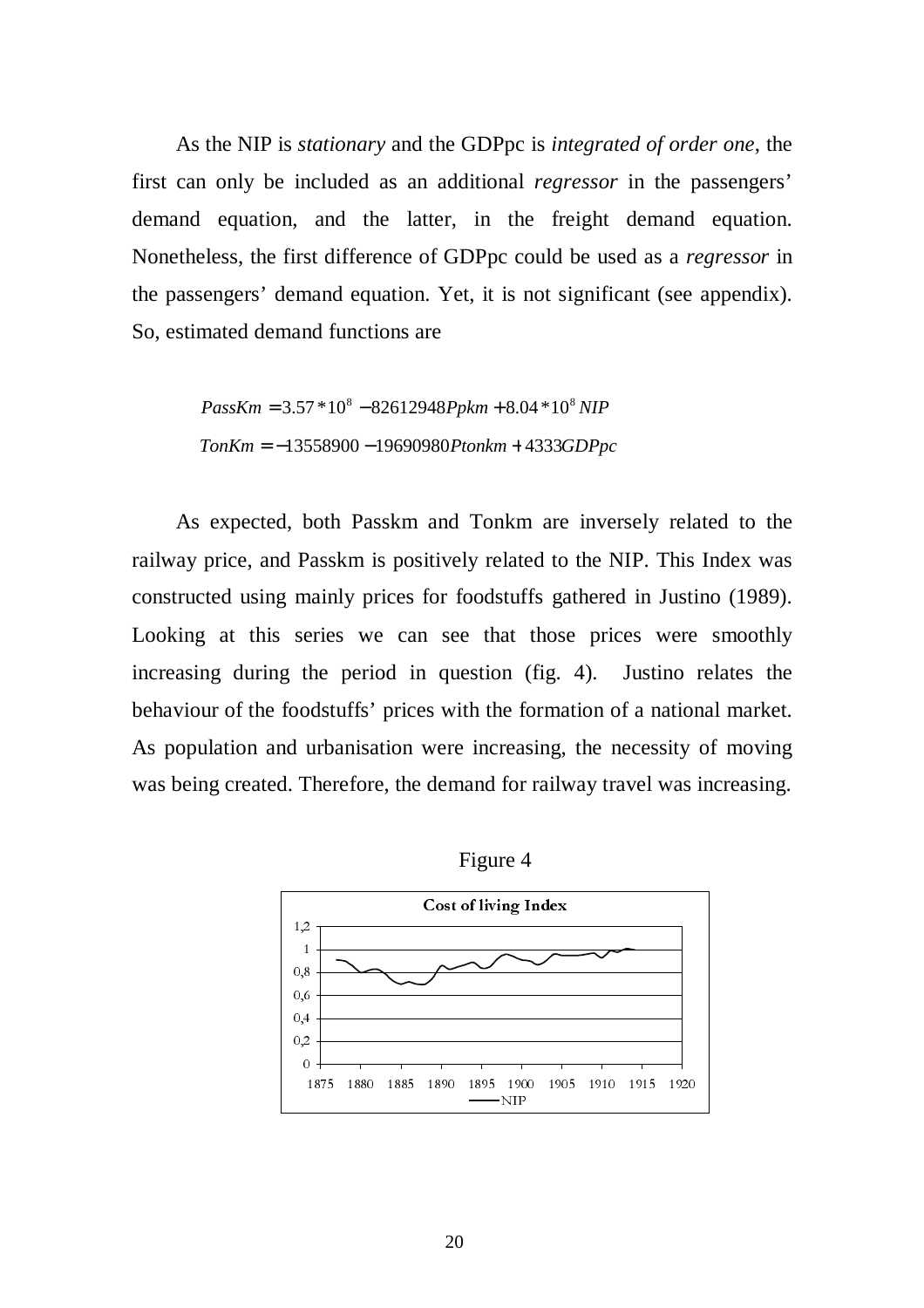As a curiosity, we calculated the demand elasticity for 1914. For passengers the demand elasticity is 0.54, and for freight, 0.19, which means that, for 1914, the demand for railways was inelastic both for passengers and goods. These results can easily be explained. For passengers, railways killed all the alternative land transport, according to Ferreira (1946). Railways' success for travellers is very well documented in nineteenthcentury literature. According to it, as soon as a rail link was available, the alternative stagecoach transportation disappeared. The same occurred with freight, although rivers and seacoast navigation continued to be used for this kind of transport. However, only 260km from 885 km of waterways were navigable all over the year<sup>37</sup>. The Mediterranean character of the Portuguese climate explains the small caudal in Summer. Seacoast navigation was very dangerous. Moreover the access to the harbours was very difficult. As Lord Crowford reported to London in September 1866 "The Douro mouth is frequently considered as one of the most formidable impediments to international trade<sup> $38$ </sup>. As for the Tagus navigation it is worth to say that it was only possible for about 1/3 of its Portuguese length and declined from the 1860s on, when the Eastern railway became available. It was rational to avoid costs on combined road-river transport. It is also understandable that passengers demand elasticity was higher than freight demand elasticity, as it was possible to walk or to ride small distances.

<sup>&</sup>lt;sup>37</sup> Vieira (1983), p.60.

 $38 \text{ idem}, \text{p.62}.$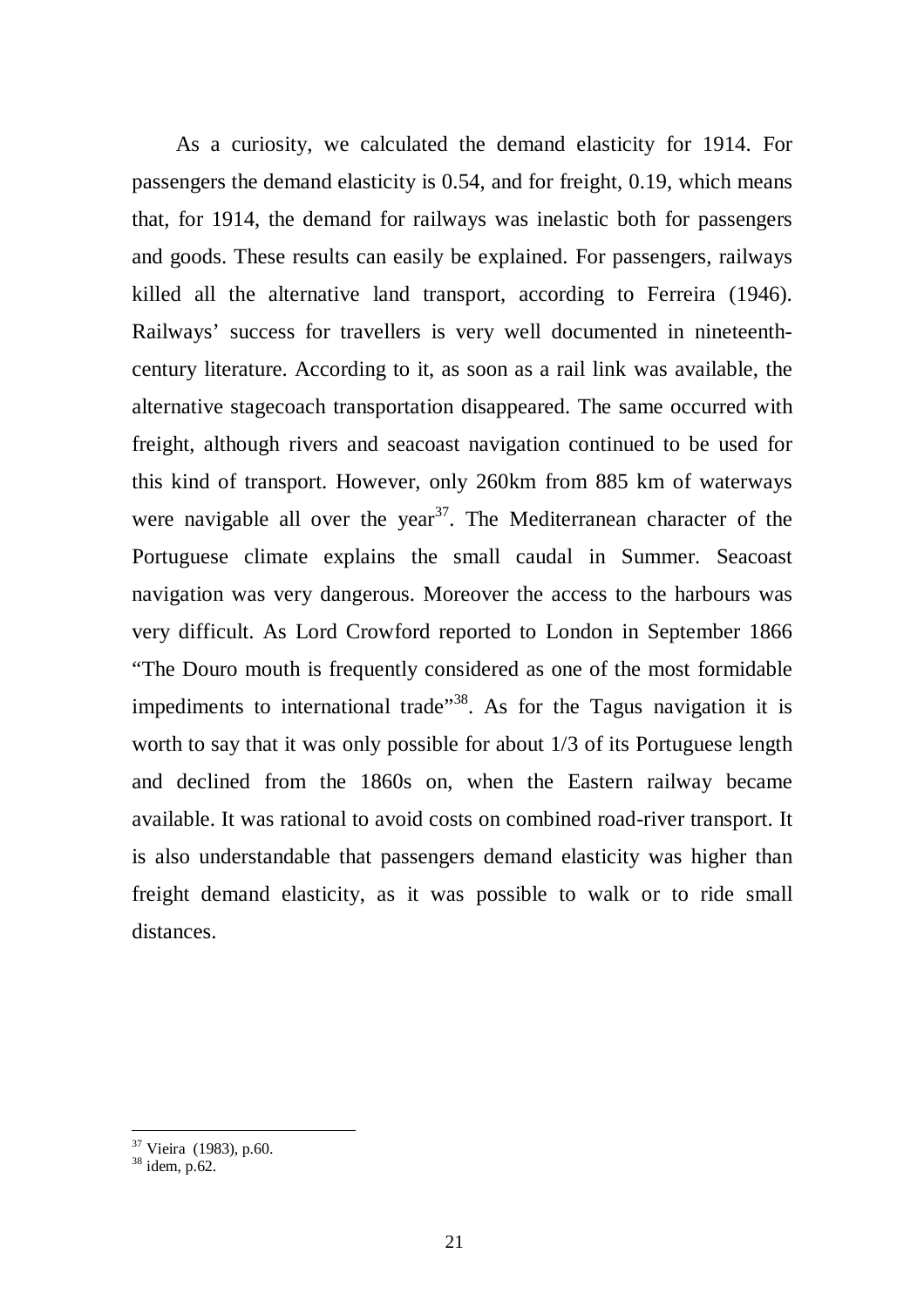#### **7. Estimating the consumers' surplus**

Having the estimated demand functions, the consumers' surplus is easily calculated as

$$
\int\limits_{p^*}^{\tilde{p}}q(p)dp
$$

where  $p^*$  corresponds to the price in a given year and  $\tilde{p}$  to the chokeprice.

Note that this consumers' surplus is the variation of the consumers' surplus that results from the comparison between a final situation (where the railway exists and the price is  $p^*$ ) with an initial situation (where the railway does not exist and the price is  $\tilde{p}$ ), as in the latter the consumers' surplus is zero. Consequently, the consumers' surplus gives us the welfare gains due to the railway (in a given year).

We choose to calculate the consumers' surplus for 1914 because at this time the entire network was already built and in operation.

For passengers the consumers' surplus was 3440 *contos* and for freight, 11272 *contos* . 39

These figures represent the value of railways for consumers. This is the amount that users would be willing to pay to preserve railways at work. Although we cannot establish a comparison with other economic sectors, the calculated surplus values for passengers and freight may be appraised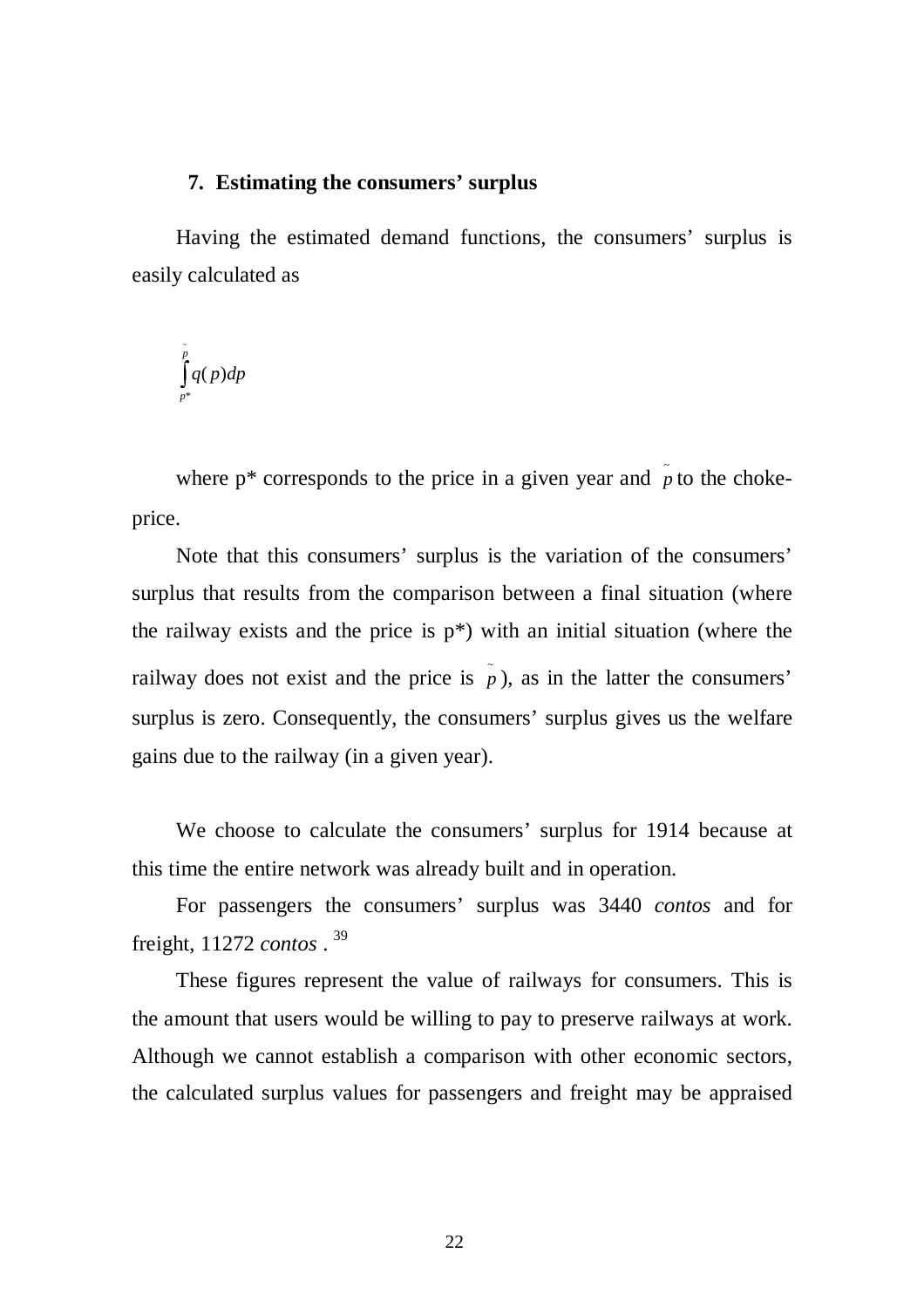considering their comparison with the financial receipts produced by the transportation of passengers and freight, respectively, and total rail profits, for the entire network in the beginning of the First World War.

| Receipts from passengers | 4 762 contos |  |  |
|--------------------------|--------------|--|--|
| Receipts from freight    | 6 7 9 7      |  |  |
| Total receipts           | 11 559       |  |  |
| Total expenditures       | 7 1 3 3      |  |  |
| Profits                  | 4 426        |  |  |

Source: Ministério das Finanças, Direcção Geral de Estatística, Caminhos de Ferro, Dados referentes aos anos de 1914-1921, *Quadro Resumo do Tráfego no Continente da República*, p. 5.

 The financial receipts are just the amount of money paid by passengers and freight for using the railways. The consumers' surplus for passengers in 1914 represents 72% of the amount of money they paid to travel. The consumers' surplus for freight in 1914 represents 166% of the amount of money paid for them to travel. In average, the consumers' surplus for passengers and freight represented 127% of the amount they paid for moving. Considering rail profits, the consumers' surplus for passengers and freight represented 332% of profits. These are strong results.

We already knew that the government spent a great deal with the purpose of providing transportation facilities for Portuguese economic activities. In fact, huge public deficits occurred throughout the period because of this policy of transportation facilities, which sometimes even included government railway building, but the assessment of people's

-

 $39$  The variation in the consumers' surplus can be interpreted as the utility's variation expressed in monetary units.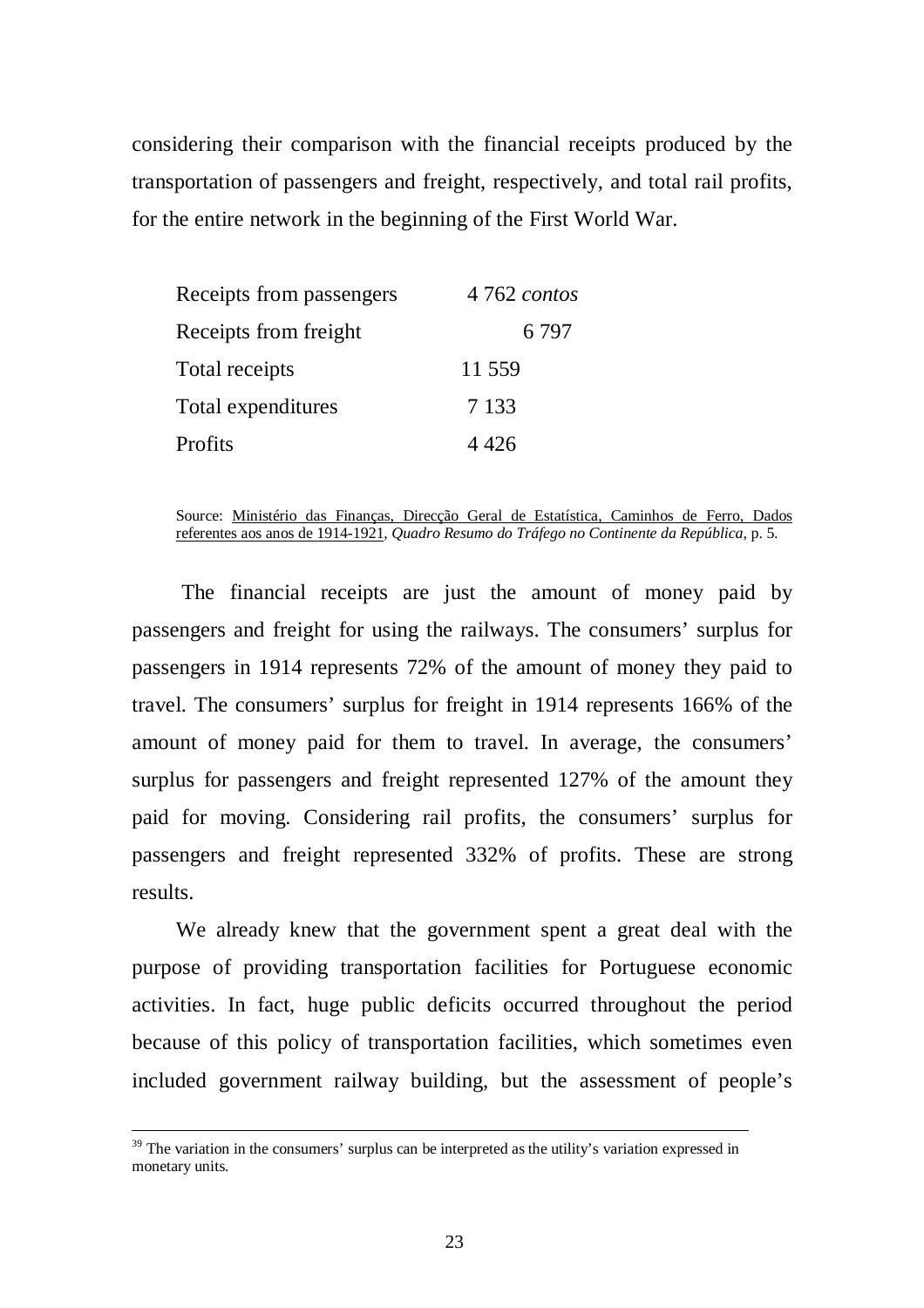welfare improvement was an unknown aspect. As public deficits translated into a huge domestic and foreign public debt, and even into a partial government bankruptcy in 1892 in the wake of the 1891 global crisis, this improvement in railways users' welfare also meant that future generations would pay later for the private increased welfare of nineteenth-century railway users. Esteves (2001) explored the crowding-out effects and cost generation transfers.40 These effects and nineteenth-century increased welfare for railway users are two faces of the same coin, which is to say, the two consequences of the Portuguese *Fontismo.*

It makes no sense to compare the consumers' surplus with GDP (0.32% for passengers and 1% for freight), as we did not estimate the effect of railways on GDP. Moreover, the weight of the financial receipts produced by the transportation of passengers and freight was very small in the Portuguese economy, as they only represented 0.4% and +0% of Portuguese GDP, respectively. Whatever their multiplier effects may be on the economic activity, those effects cannot be captured with this methodology, moreover because the small dimension of the railway sector is being assessed through the receipts resulting from administrative pricing, which are small because costs were partially supported by government subsidies and other financial support provided by the Portuguese central state. Consumers' surplus was very high, indicating a very significant increase in private welfare for users thanks to the government policy towards a volunteer provision of a good that was considered a public good.

If low administrative prices allowed high consumers' surplus, why was not demand even larger? A good reason may be the low Portuguese

 $40$  Esteves (2001).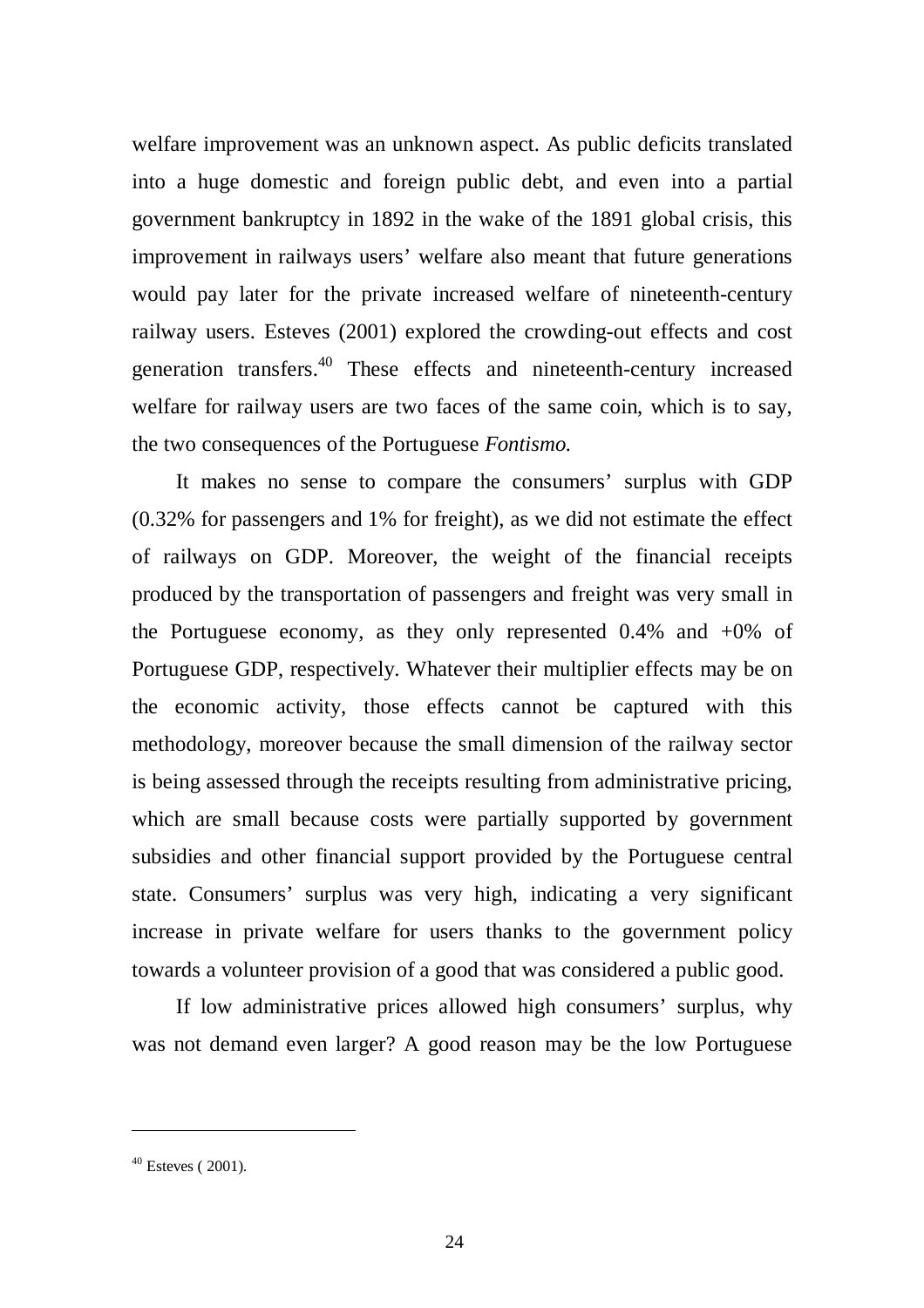standards of living before the First World War. According to O'Brien (1983) this is the explanation for Southern European countries:

"Unfortunately there are many parts of Europe (particularly in southern and eastern Europe) whose people remained too poor to take advantage of the opportunities for cheaper and more variegated consumption provided by railways. Their capacity to respond to the widening of markets continued to be restrained by unfavourable resource endowments and rising marginal costs of production.

For these regions the gain of railways before 1914 were positive but more limited than the gains that accrued to North Western Europe and the United States"<sup>41</sup>

We hope to improve the estimation if more appropriate data become available.

#### **8. Conclusions**

This methodology is useful for discussing private benefits versus social costs. Of course welfare improvement is not a whole measure of rail social benefits. Traditional controversies on the economic effects of Portuguese railways may result from different purposes on the assessment of the economic effects of railways. This methodology can only capture the effects on welfare for the railway users, but not for all of the Portuguese population. Our estimations measured the increased utility of those who travelled or sent freight, but positive externalities also exist for the entire population, even for those who never used it. In fact, even though not travelling or sending freight on the railways, nobody could escape the

 $41$  O'Brien (1983), p.22.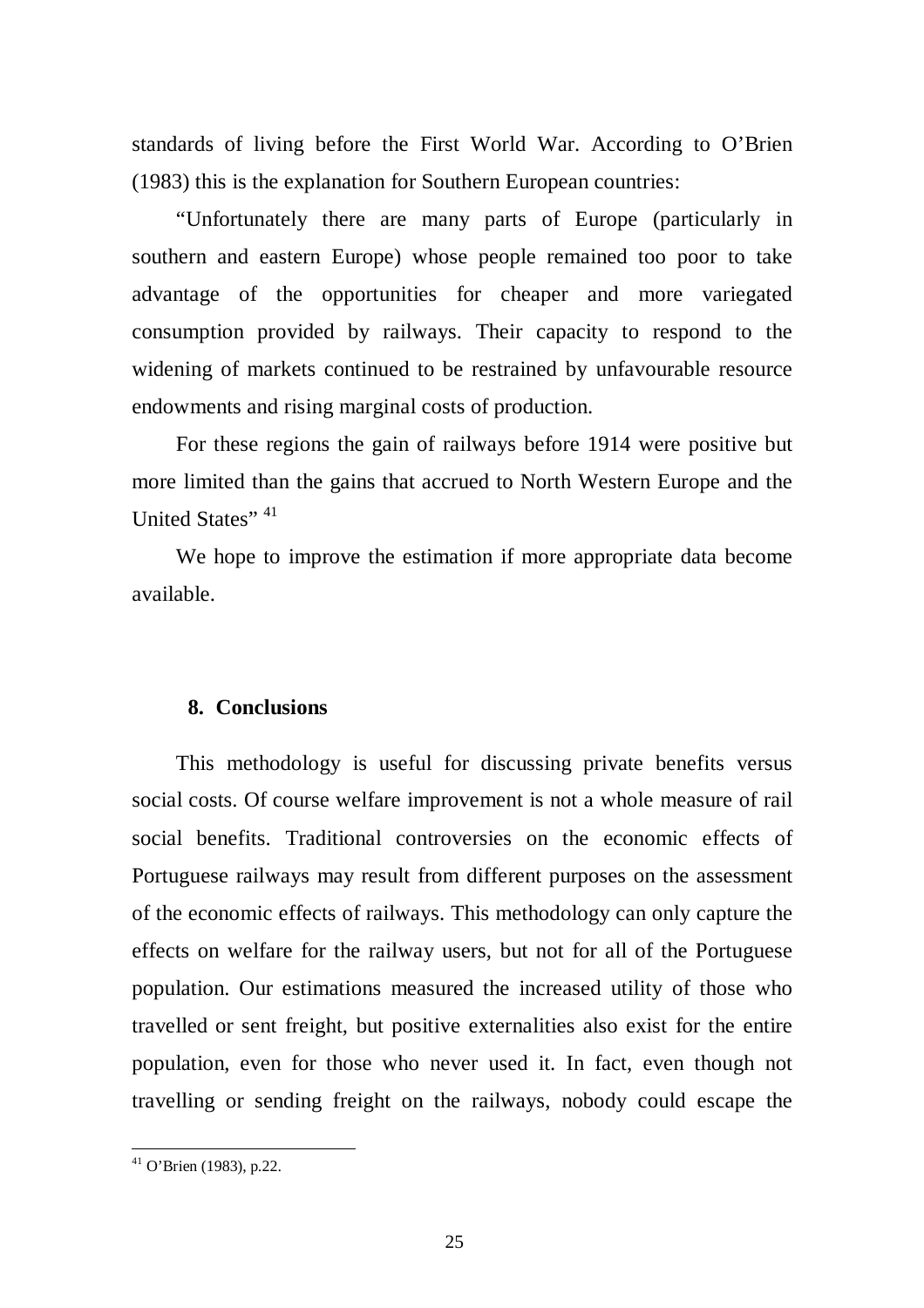effects of the railways operation on the Portuguese society (lower consumer's prices, lower transportation costs and lower information costs). There were positive externalities for everybody as lower transportation costs translated into lower consumption costs for commodities in general and probably increased consumers' welfare for consuming them at those prices. The assessment of all those social benefits was not considered in this paper and provides direction for future work.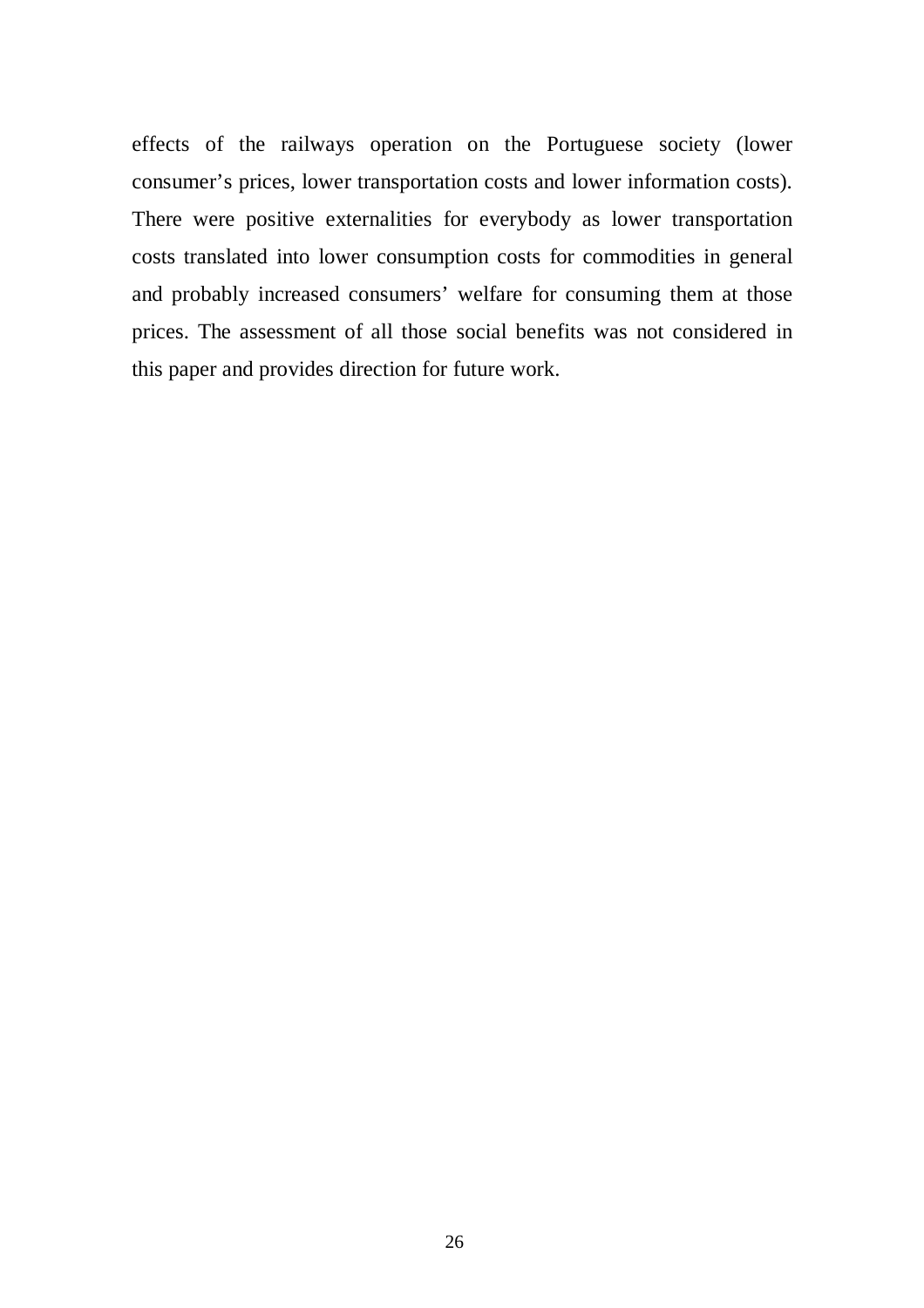# **Appendix**

| <b>Augmented Dickey Fuller Unit Root Tests</b>                                                                                |            |              |                |               |                                                            |         |  |
|-------------------------------------------------------------------------------------------------------------------------------|------------|--------------|----------------|---------------|------------------------------------------------------------|---------|--|
| estimated equation                                                                                                            | Passengers |              | Freight        |               |                                                            |         |  |
|                                                                                                                               | passkm     | ppkm         | tonkm          | ptokm         | <b>NIP</b>                                                 | GDPpc   |  |
| $\Delta y_i \equiv q_{\theta_0} + \gamma y_{\theta_1} + q_2 \beta \Delta \theta \sqrt{\frac{2}{\pi}} \epsilon_i + \epsilon_i$ |            | $NRH_0$      | $NRH_0$        |               | RH <sub>0</sub> at 10% RH <sub>0</sub> at 10% <sup>1</sup> | $NRH_0$ |  |
|                                                                                                                               |            | $NRH_0$      | $NRH_0$        | $NRH_0$       |                                                            | $NRH_0$ |  |
| $\Delta y_t = y_{t-1} + \beta \Delta y_{t-1} + \varepsilon_t$                                                                 |            | $RH_0$ at 5% | $NRH_0$ at 10% | $NRH_0$ at 5% |                                                            | $NRH_0$ |  |

<sup>1</sup>RH<sub>0</sub> a<sub>2</sub>=0 at 5% and  $\Box$  is not using normal distribution. Therefore, we can conclude there is no unit root

|  | <b>Estimated demand functions</b> |               |               |               |  |  |
|--|-----------------------------------|---------------|---------------|---------------|--|--|
|  |                                   | passkm        | tonkm         |               |  |  |
|  |                                   | mod.1         | mod.2         |               |  |  |
|  | obs                               | 38            | 37            | 38            |  |  |
|  |                                   | -82612948     | $-8E+07$      |               |  |  |
|  | ppkm                              | $(-8,076205)$ | $(-6,720064)$ |               |  |  |
|  | <b>NIP</b>                        | $8,04*10^8$   | 8,89*109      |               |  |  |
|  |                                   | (4,119895)    | (4.015045)    |               |  |  |
|  |                                   |               | $-260$        |               |  |  |
|  | dGDPpc                            |               | $(-0,080898)$ |               |  |  |
|  | constant                          | $3,57*10^{8}$ | $2,43*10^{8}$ | -135589000    |  |  |
|  |                                   | (1,528870)    | (0,890869)    | $(-0.417598)$ |  |  |
|  |                                   |               |               | -19690980     |  |  |
|  | ptonkm                            |               |               | $(-2.756077)$ |  |  |
|  | GDPpc                             |               |               | 4333          |  |  |
|  |                                   |               |               | (3.218549)    |  |  |
|  | $R^2$                             | 0.864448      | 0.864992      | 0.789961      |  |  |

Note: t-statistics in brakets. The coeficients in bold are significant at a 5% level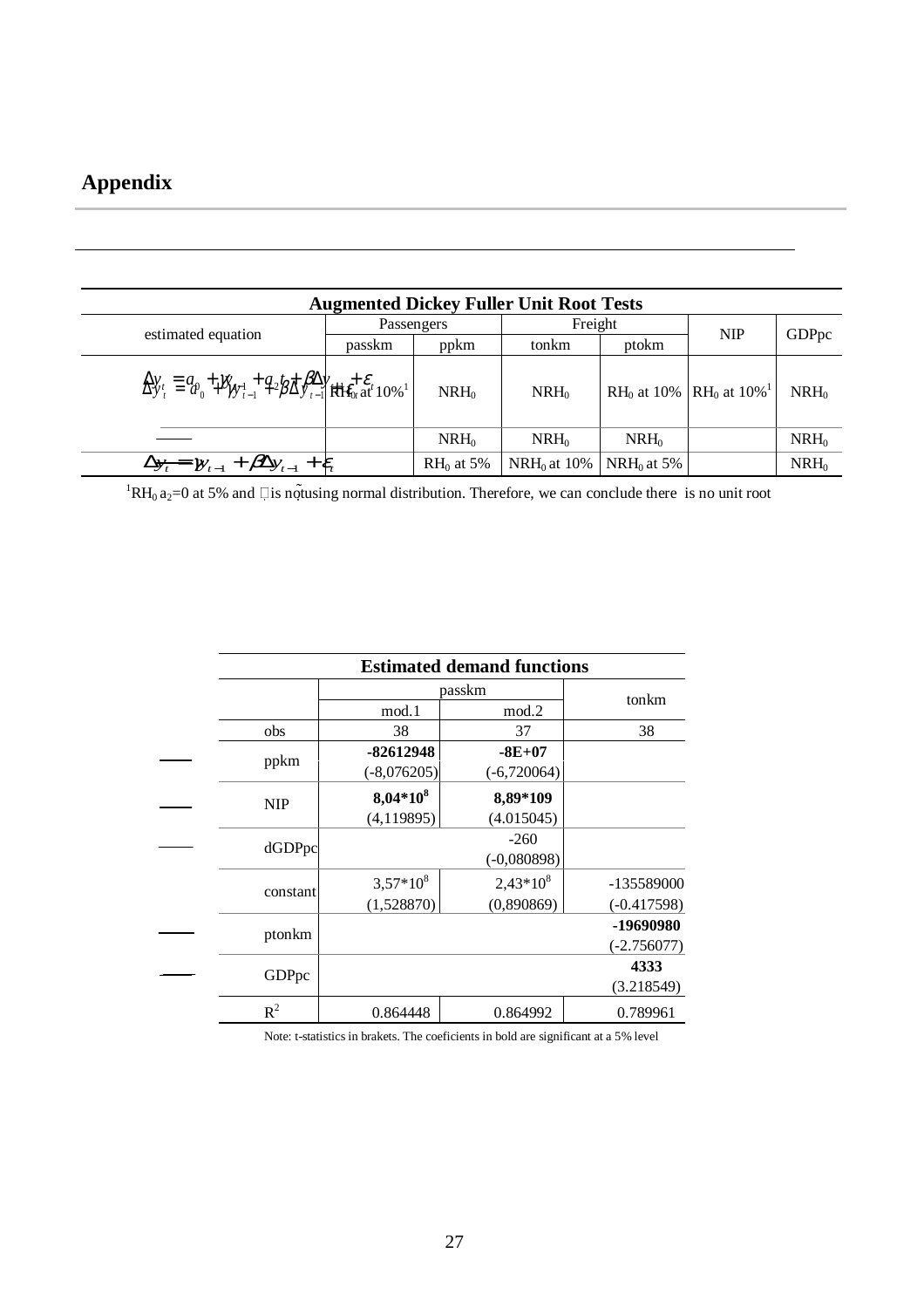#### REFERENCES

Alegria, Maria Fernanda– A Organização dos Transportes em Portugal (1850-1910), As vias e o Tráfego – Memórias do Centro de Estudos Geográficos, nº 12, Lisboa, 1990.

Azevedo, Eugénio Rodrigues Severim – Relatorio apresentado à Direcção Geral das Obras Públicas e Minas "Caminhos de Ferro, Tarifas e Estatística" – Lisboa, Imprensa Nacional, 1883.

Berndt, Ernst R. - The practice of Econometrics – Classic and Comtemporary - England: Addison-Wesley Publishing, 1991.

Braden and Kolstad- Measuring the demand for environmental quality **-** Amsterdam: North Holland, 1991.

Campos, Carlos Augusto da Silva - Almanach Commercial de Lisboa –– Lisboa, 1889.

Cabral, Manuel Vilaverde – O desenvolvimento do capitalismo em Portugal no século XIX – A Regra do Jogo, 1981 (1st ed. 1976).

Cabral - Portugal na alvorada do seculo XX : forcas sociais, poder politico, crescimento economico de 1890 a 1914 – Lisboa: A Regra do Jogo, 1979.

Castro, Armando – A revolução industrial em Portugal no século XIX, Lisboa, Limiar, 1978 (1st ed. 1946).

Dupuit, Jules- "De la mesure de l'utilité des travaux publics".Annales des Ponts et Chausseés, 2nd series, 8:332-75.

Dupuit, Jules - "De l'influence des péages sur l'utilité des voies de communication".Annales des Ponts et Chausseés, 2nd series, 17:170-248.

Ekelund, Robert; Herbert, Robert  $-$  A History of Economic Theory and Method  $- N$ . York: Mc Graw Hill  $C^{\circ}$ , 1975.

Esteves, Rui Pedro – Finanças Públicas e Crescimento Económico, o crowding-out em Portugal da Regeneração ao final da Primeira República - Master dissertation, University of Oporto, 2001.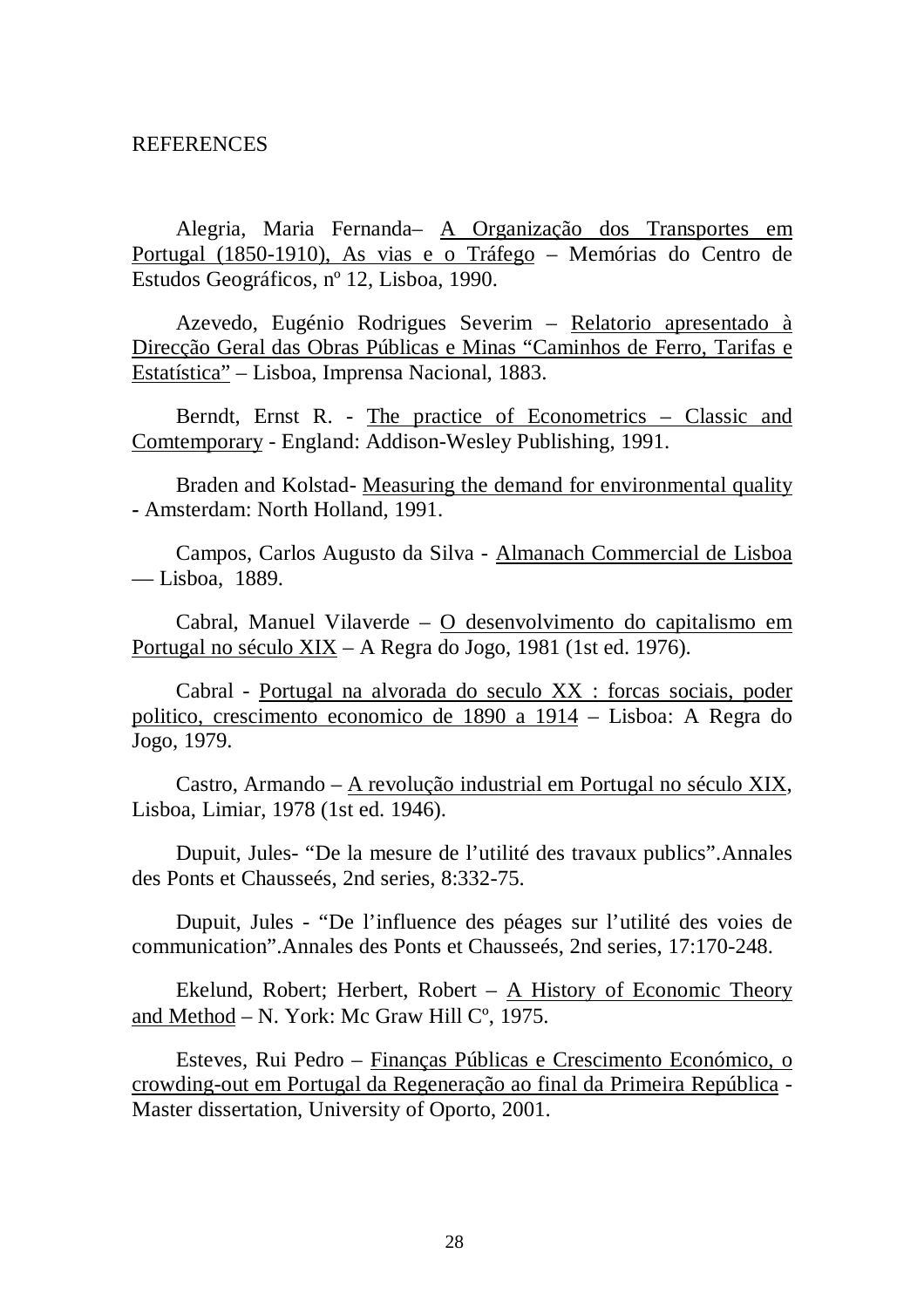Ferreira, Godofredo - A Mala-posta em Portugal, Separata do Guia Oficial dos CTT, Lisboa, 1946.

Fogel, R. W. – Railroads and American economic growth, essays in Economic History, Baltimore, 1964.

Freeman III, A. Myrick - The measurement of environmental and resource values : theory and methods - Washington, DC : Resources for the Future, 1993.

Godinho, Vitorino Magalhães, Prix et Monnaies au Portugal, Paris, Armand Colin, 1955.

Greene, H. William – Econometrics Analysis,  $3<sup>rd</sup>$  edition, Prentice Hall, New Jersey, 1997.

Griffiths, E. William; Hill. R.Carter; Judge, George G. - Learning and Practicing Econometrics, John Wiley & Sons, Inc., 1993.

Guia dos Viajantes –

Hawke, Gary R., Railways and Economic Growth in England and Wales, 1840-1870. Oxford: Clarendon Press, 1970.

Hayashi, Fumio (2000) – Econometrics, Oxford: Princeton University Press.

Johansson, Per-Olov (1987) - The economic theory and measurement of environmental benefits, Cambridge University Press

Justino, David – A formação do espaço económico nacional, Portugal 1810-1913, Lisboa: Vega, 1989.

Marques, A.H. Oliveira; Serrão, Joel – "Agricultura pecuária e pescas" in Nova História de Portugal – vol. XI, Lisboa, Presença, 1991.

Martins, Oliveira – História de Portugal – Lisboa, Guimarães Editores, 1972.

Matos, Artur Teodoro de Matos - Transportes e comunicações em Portugal, Açores e Madeira (1750-1850), Universidade dos Açores, Ponta Delgada, 1980.

Marvaud, Angel – Le Portugal et ses colonies – Paris, 1912, p. 178.